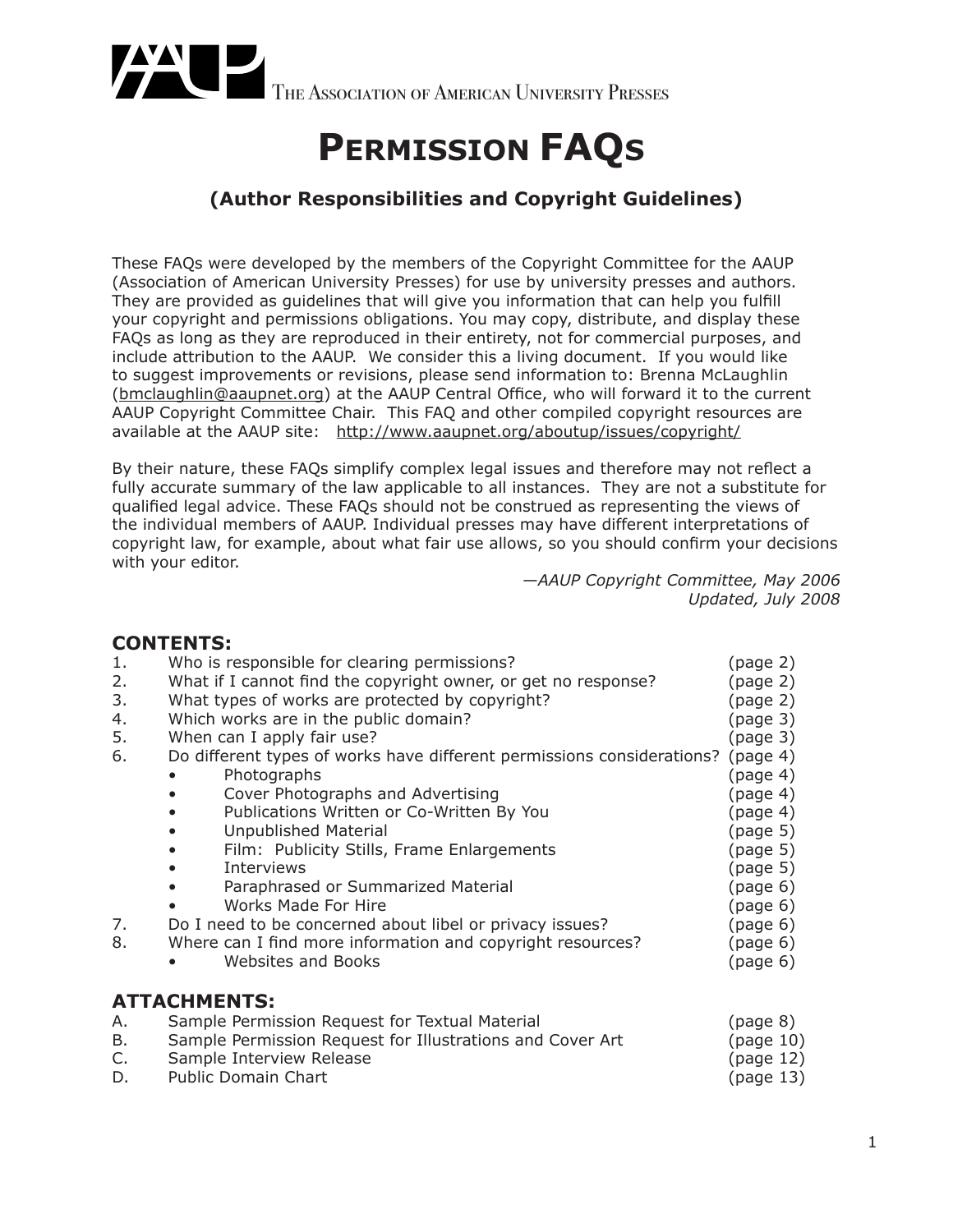### **1. Who is responsible for clearing permissions?**

You as author (or editor of a multi-author volume) are in general legally responsible for complying with copyright law. Thus you bear responsibility for clearing all permissions to reprint or reproduce material protected by copyright, unless your use would fall within the guidelines of "fair use." Unless you are otherwise instructed by your publisher, the rights cleared in permission grants should match the set of publishing rights granted to your publisher in your contract. A standard request for permission includes nonexclusive English-language rights throughout the world, is valid for all printings of the hardcover and paperback editions, and includes the right to publish and/or license the material in the work as a whole for translation, book club, reprint, and electronic distribution. Please see the sample permission request attached to this document (Attachment A).

In general, you need permission to reproduce any work created by another person, unless it falls under the "fair use" provisions of copyright law or is in the public domain. You should provide your publisher with copies of all permission grants to use copyrighted material. For permission to reproduce all or part of a work, you should check the work to verify whether any other sources are cited. For example, in the case of a photograph in a book, you might begin by contacting the person or institution named in the credit line (in the photo caption or in a list at the front or the back of the book). If no other sources are listed, then you should begin your inquiries by contacting the publisher.

Reproduction of some works may require permission from two or more persons or organizations. Using a photograph of an artwork still covered by copyright will normally require permission from both the artist and the photographer if the artwork itself is still in copyright. If your forthcoming book is to be published throughout the world, and you quote extensively from a work published in separate editions in the United States and Britain, you will likely need permission from both publishers.

The increased use of on-line research calls for particular care in determining who controls the copyright and in accurately citing sources for academic works.

### **2. What if I cannot find the copyright owner, or get no response?**

Make every reasonable effort to contact all persons or organizations with a copyright claim on the work you wish to reproduce. Document your efforts to contact these sources. A copyright owner's silence, even if you have given him or her a deadline, is not considered agreement. Failure to locate a copyright owner will leave you liable for copyright infringement, but a documented "good faith" effort can help to mitigate damages.

### **3. What types of works are protected by copyright?**

U.S. copyright law applies to any original work created by a citizen or permanent resident of this country, whether published or unpublished, so long as it appears "fixed" in any medium (print, electronic, film, sound recording, etc.). Only the expression, not the ideas or facts as such conveyed by it, qualifies for copyright protection. There is a wide variety of forms copyrightable expression can take: poetry, fiction, scholarly writing, newspaper and magazine articles, letters, diaries, pamphlets, translations, advertisements, tables, graphs, maps, photographs, cartoons, paintings, sculptures, motion pictures, musical compositions, etc. Most works of foreign origin are also protected under U.S. law by virtue of the bilateral and international copyright treaties to which the United States has become a signatory; generally, then, you must also obtain permission to reproduce works created or published outside the United States.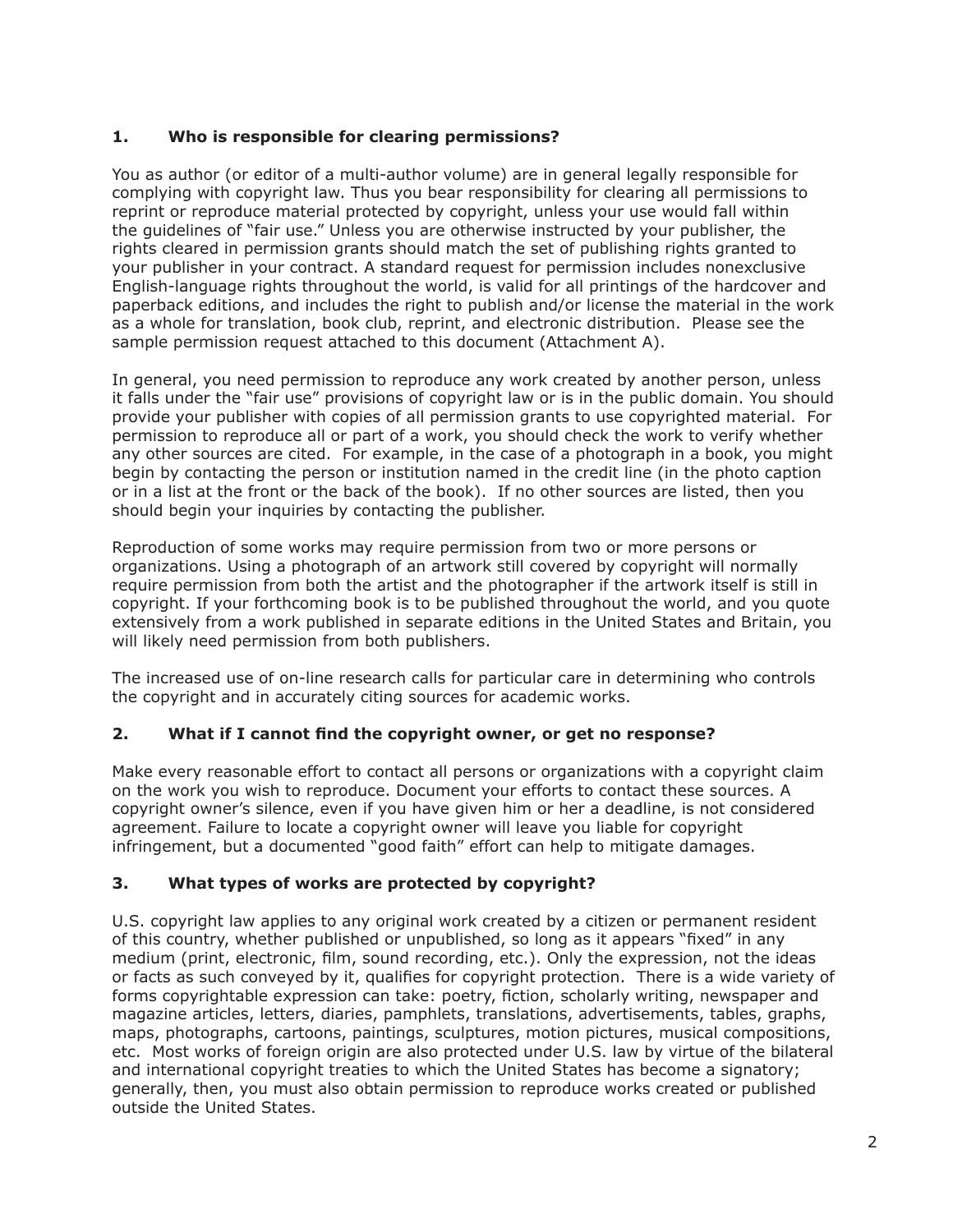### **4. Which works are in the public domain?**

Works in the public domain may be used without permission. Whether a work is still protected by copyright or is "in the public domain" is governed by a complex set of laws. Anything first published in the United States prior to 1 January 1923 is in the public domain, and so is anything first published in the United States prior to 1 January 1964 for which copyright was not renewed. All works of the U.S. government of whatever type or medium are in the public domain. (State government documents or documents of foreign governments may be protected by copyright, however). These are distinct from publications and photographs in the possession of the U.S. government, such as items in the Library of Congress, and those held by the National Archives and Records Administration, which may or may not be in the public domain.

For information about "Copyright Term and the Public Domain in the United States" please see the attached chart (Attachment D), or locate it at this website: www.copyright.cornell.edu/public\_domain/

Although you need not request permission to use material from public domain works, you should give full credit to the source.

### **5. When can I apply fair use?**

U.S. copyright law allows authors to quote or paraphrase brief excerpts or use limited illustrations from a work protected by copyright without seeking permission, provided that they are making "fair use" of the excerpt or illustration. In scholarly works, the use of short excerpts or limited illustrations for the purposes of scholarship, research, review, criticism, evidence, or evaluation is generally recognized as "fair use." As with any academic use, a "fair use" analysis should first be considered before requesting permission. Academic works, such as those most commonly published by university presses, are likely candidates for a positive "fair use" assessment. If you invoke "fair use," you should transcribe accurately and give credit to your sources. You should not quote out of context; and keep in mind that proportion is more important than the absolute length of a quotation. You will also need to consider the relative importance or weight of an excerpt, which may contain the essence of a larger work.You should exercise the right of "fair use" when it applies. If you are confident that your proposed use of an excerpt is "fair use," it is often better not to ask for permission. Consult with your editor if you have specific questions or use the "fair use" checklist for an analysis. The checklist can provide an important means for recording your decision-making process and provide a record of your "fair use" analysis.

The present copyright law does not attempt to define the exact limits of the "fair use" of copyrighted works (for example, a fixed number of words). It does state, however, that in determining whether or not the use made of a work in any particular case is fair, the factors to be simultaneously considered include the following:

1. The purpose and character of the use, including whether such use is of a commercial nature or is for nonprofit educational purposes and whether such use is "transformative";

2. The nature of the copyrighted work;

3. The amount and substantiality of the portion used in relation to the copyrighted work as a whole; and

4. The effect of the use upon the existing or potential market for, or value of, the copyrighted work.

A quotation for purposes other than scholarship, comment, or criticism may not be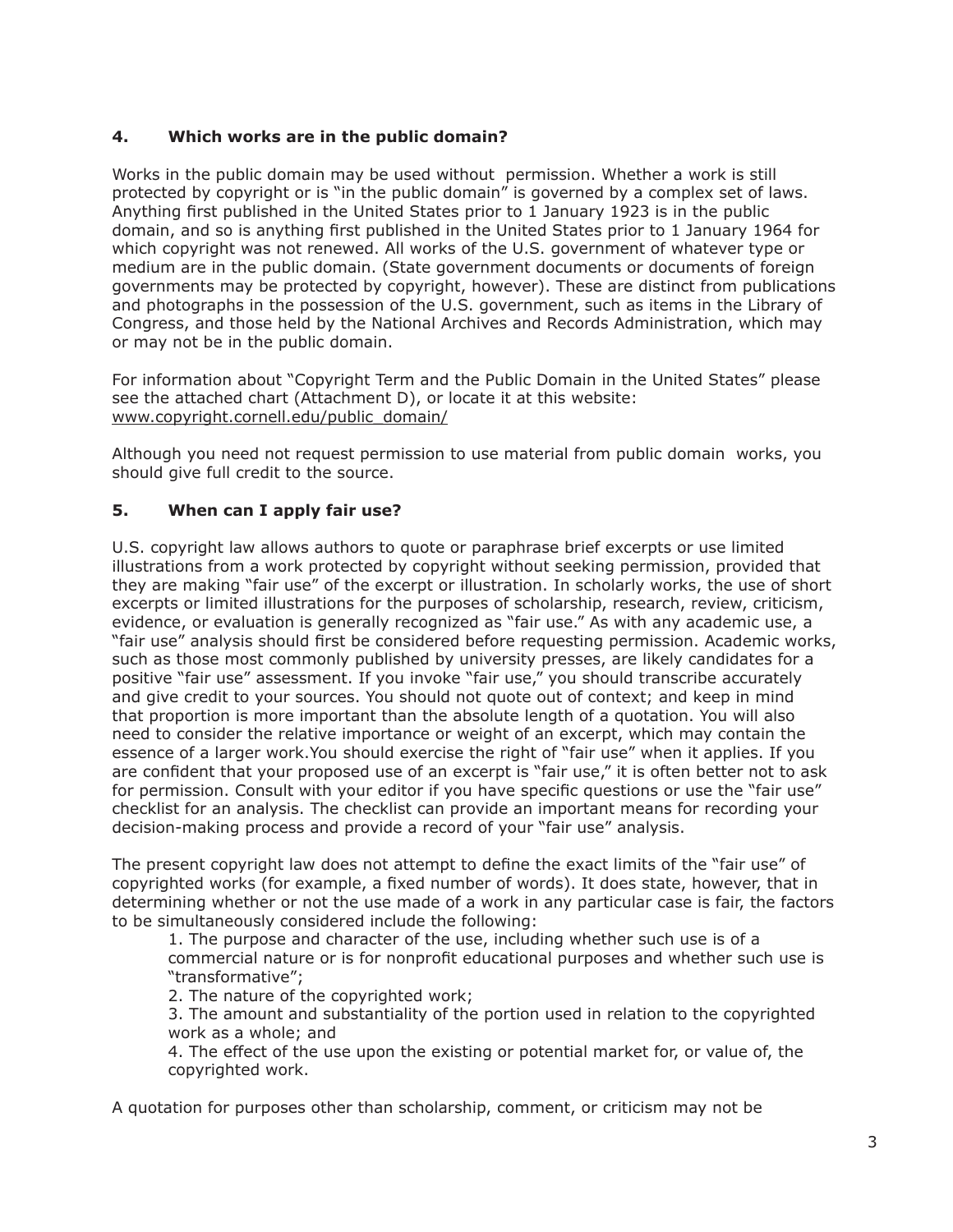considered "fair use" no matter how short the quotation or how small a portion of the work from which it is taken. You may need permission for an epigraph or other quotation used without comment from a work in copyright. Please also see the discussion of fair use for particular types of works in question #6.

The general principles of fair use apply also to unpublished materials, but the "nature of the copyrighted work" (Factor 2) as unpublished weighs against the use being a fair use. This may be especially true in the case of unpublished letters, where the copyright is held by the writer of the letter (or the estate of the writer) rather than by the recipient of the letter. Sometimes the copyright has been transferred to a library or archive, but you cannot assume that access to an unpublished letter or other work allows you to include that work in your book if the amount of material would otherwise exceed fair use.

The following checklist may be of assistance in determining whether your intended use favors a fair use: http://copyright.columbia.edu/copyright/fair-use/fair-use-checklist/

#### **6. Do different types of works have different permissions considerations?**

These are general guidelines pertaining to materials still under copyright protection. If you have any questions, please consult your editor.

You will generally need permission (1) when you reproduce a complete unit (e.g., a letter, short story, article, essay, complete chapter or section of a book, map, chart, or other illustrative material) and (2) when you create a "derivative" work based on the work of another person (e.g., revising a translation or a figure, such as a graph, table, chart, or map). Some university presses also require permission (3) when you quote more than a small portion of a short poem or a stanza of a long poem and (4) when you reprint more than two lines of song lyrics or music.

• *Photographs*

a public or private figure.

You will generally need permission from the photographer and in some cases the subjects (because of privacy or publicity rights). As with any academic use, a fair use analysis should first be considered before requesting permission. For instance, can the author assert that the use of a photograph is essential to the scholarly argument? Or is its use primarily illustrative or decorative? Academic works, such as those most commonly published by university presses, are likely candidates for a positive fair use assessment. Obtaining a copy of an illustration is not the same as obtaining permission to use it; the latter usually must be sought in a second step apart from acquiring the photograph itself (reproduction rights and copyright rights). If a photograph shows one or more identifiable persons, you may need in limited circumstances to obtain a release from them, not because of copyright, but because of their rights of privacy and publicity, depending upon the nature of the photo and its intended use, and whether the individual is

PHOTOGRAPHS OF ART (artwork, sculptures, murals, and various types of public art): The use of art may be controlled by both its copyright owner and the owner of the physical object. Publishing photographs of public art (such as paintings on buildings or sculptures in town squares) may require permission of the copyright holder, although access is unrestricted by its owner. If the photograph is of a work of art that is itself still protected by copyright, you will need permission from the artist or artist's heir(s) or the rightsholder (which can be a person or archive/museum/library) as well as the photographer. The photograph may have a claim to copyright separate from the artwork itself. If the photograph is of a work of art that is in the public domain, you may still need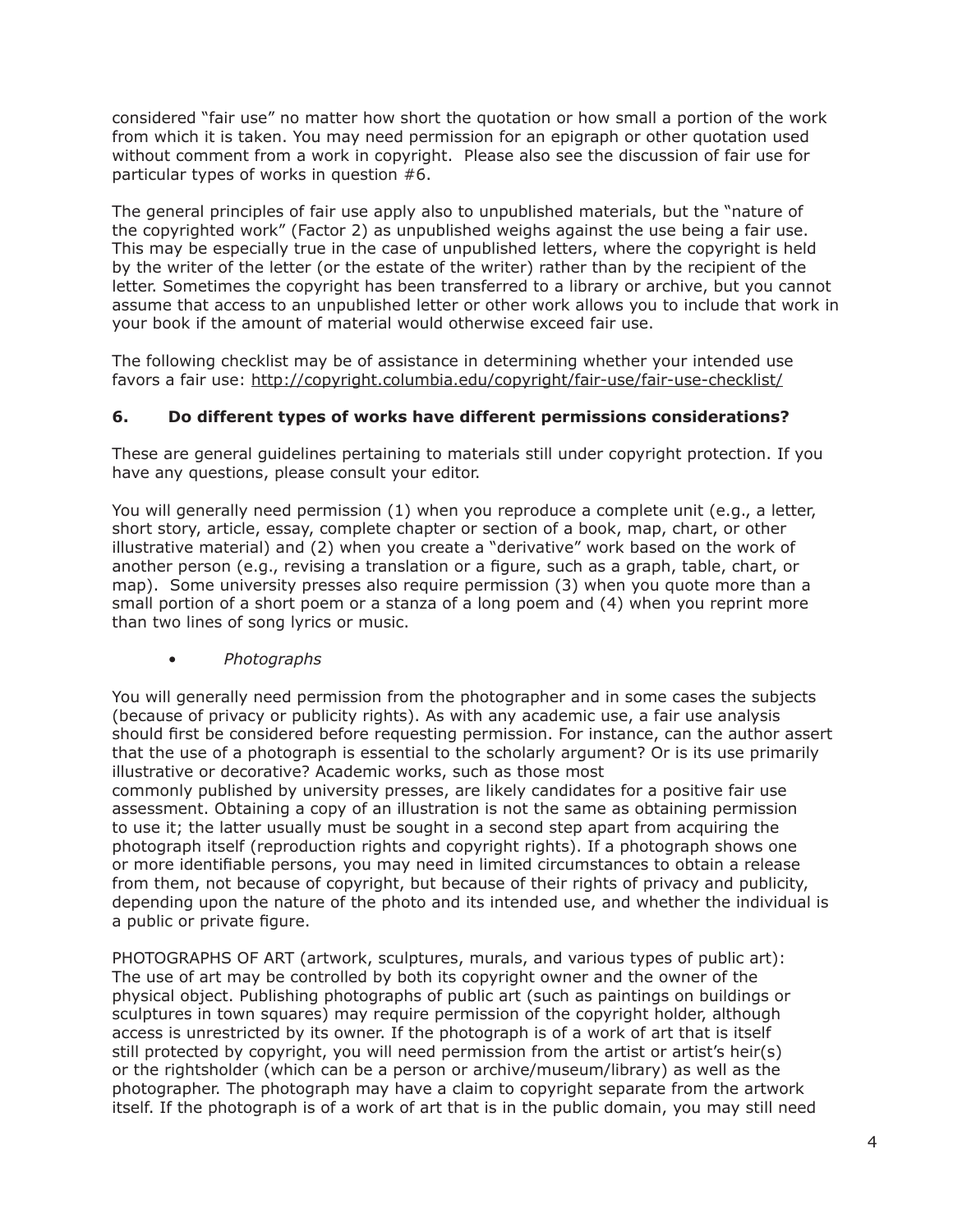reproduction rights from the owner of the physical object as well as copyright permission for a photograph. In addition, whether the artwork is copyrighted or in the public domain, the ability to obtain and use any photograph of it may require getting permission from the individual or institutional owner of the physical piece of art that controls access to it. If you license or purchase an image, please read very carefully the paperwork that accompanies it. There may be contractual terms that will prohibit certain uses of the image, even if the image is in the public domain or the proposed use would usually fall within "fair use."

• *Cover Photographs and Advertising*

Of special concern are illustrations that will appear on the cover or jacket of a book. Permission for interior use often does not extend to use on the cover, which is deemed more commercial or promotional, and can entail, for example, an additional usage fee. Depending on the subject matter, additional provisions for ensuring privacy or attribution may be needed. It is also important to have specific permission to use illustrations in promotion and advertising of the book, including electronic or online use.

Please see the attached sample permission request (Attachment B).

• *Publications Written or Co-written by You*

You must obtain either an assignment of copyright or nonexclusive permission from the publisher of any portion of your own work (in book or journal form) that you intend to include in your current book. Even if you are named in the copyright notice, the publisher may control publication rights, depending on the wording of the agreement you signed with the original publisher. If the publisher will not assign the copyright, request nonexclusive permission to reprint in all languages and all editions of your book. Publishers are usually quite accommodating on these requests and will likely grant permission for republication without a fee.

If the present version of your work is derived from a previously published version (as a revision or adaptation), you may need permission from the previous publisher, even if the changes are substantial. However, you do not need permission if the present work is based on the same subject as, but not duplicating the same expression of, the previously published work, unless you have signed an agreement with a non-compete clause that requires consent of the originating publisher.

• *Unpublished Material*

Unpublished material is controlled by the writer or his or her heirs or assigns, that is, people to whom control has been assigned by the writer's will or by a contract. It is incumbent on you to make a reasonable search for the holder of copyright if that holder is not immediately known or available.

A work created before 1978 and published before 1 January 2003 is protected for 70 years after the death of the author or until 31 December 2047, whichever term is longer. A work created before 1978 and not published by 31 December 2002 is protected for 70 years after the author's death. Works created on or after 1 January 1978, whether published or not, are protected for the life of the author plus 70 years after the author's death.

Please see the attached chart "Copyright Term and the Public Domain in the United States" (Attachment D), or locate it at this website: http://www.copyright.cornell.edu/public\_domain/

• *Film: Publicity Stills, Frame Enlargements*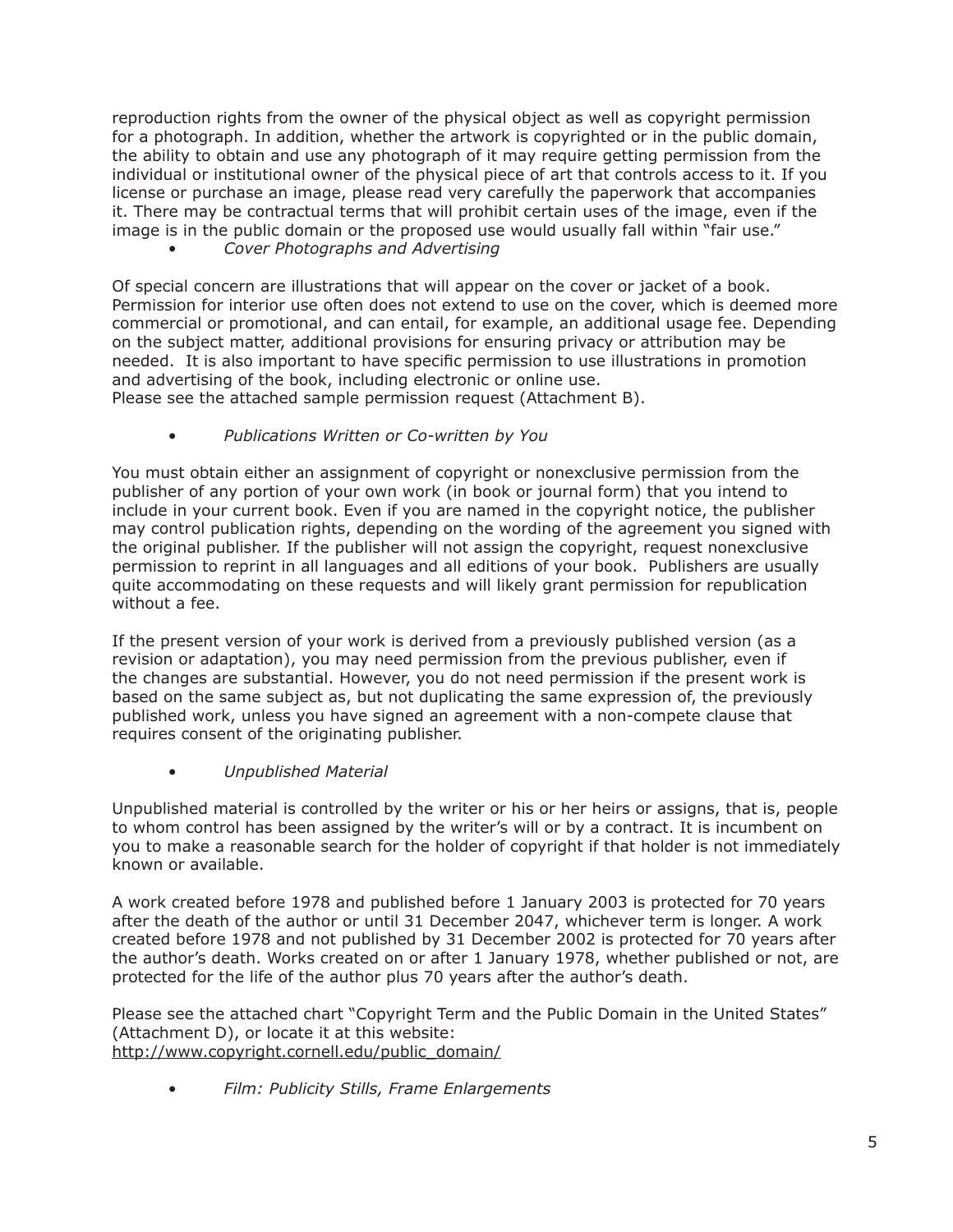You may use frame enlargements and publicity stills (both from films and from television shows) when you can justify their inclusion in the work under "fair use" guidelines—for example, when it can be argued that the illustration serves as a quote from the filmic "text" to illustrate a point. If they are reproduced in a scholarly way—if, for example, in order to illustrate the discussion, details are reproduced from the photograph in black and white and reduced in size, when the original is in color—their use might be considered as fair. Be conservative in selecting material—if the still or frame illuminates a point you are making or is specifically discussed, then the use is probably a fair use. If it is just decorative, leave it out. Where possible, limit the number of frames reprinted from any one film and from different films that represent the work of one particular person (e.g., a director or actor). If you purchase material from a photo agency, read the conditions stated on the agreement (particularly the fine print) and on the back of the photo very carefully. In all cases, acknowledge the original copyright holder. For a more in-depth analysis of fair use as related to stills and frame enlargements, please see the Society for Film and Media Studies website (http://www.cmstudies.org), click left menu button for "Policies" and follow to "Fair Use Statement".

• *Interviews*

If you are quoting interview material, it is preferable to have a written interview release. The release should clearly state it covers publication. The wording of such releases should conform to any ethical guidelines that may be required by professional organizations in your field of study. In addition, if extensive material from the interview will be quoted, an assignment of copyright may be necessary. Depending on the subject matter, additional provisions for ensuring privacy or attribution may be needed.

Please see the attached interview release as an example (Attachment C).

• *Paraphrased or Summarized Material*

Permission need not be obtained for material that is not a direct quotation or a close paraphrase, but material summarized from another source should be clearly indicated as such, depending in part on the various conventions that differ somewhat between academic and more trade publications. In instances where you credit the original source, it is important to clearly demarcate the sourced material from your own statements. For an unusually extensive summary, paraphrase, or digest, especially if used for its own sake and not merely for criticism or illustration, the permission of the original author or publisher may be needed.

• *Works Made for Hire*

If you hire someone, such as a cartographer, photographer, or translator, to prepare materials for your book, you become the owner of the copyright in those materials, provided (1) both parties sign a written contract stating that the material is a "work made for hire," (2) the material is produced at your request and at your expense, (3) the agreement is signed before work is commenced, and (4) the material falls into one of the statutory categories of works made for hire: maps, graphs, illustrations, indexes, translations, etc. A work is also "made for hire" if it is produced by an employee within the scope of his or her employment. If materials are made for you as work made for hire, you do not need permission, but as a courtesy you should usually provide the appropriate credit line or other acknowledgment. Sometimes a work made for hire is a derivative work, such as a photograph of a painting or a translation of a text. If the work from which it is derived (i.e., the painting or the original text) is in copyright, to publish the derivative work you need permission from the copyright owner of the original work.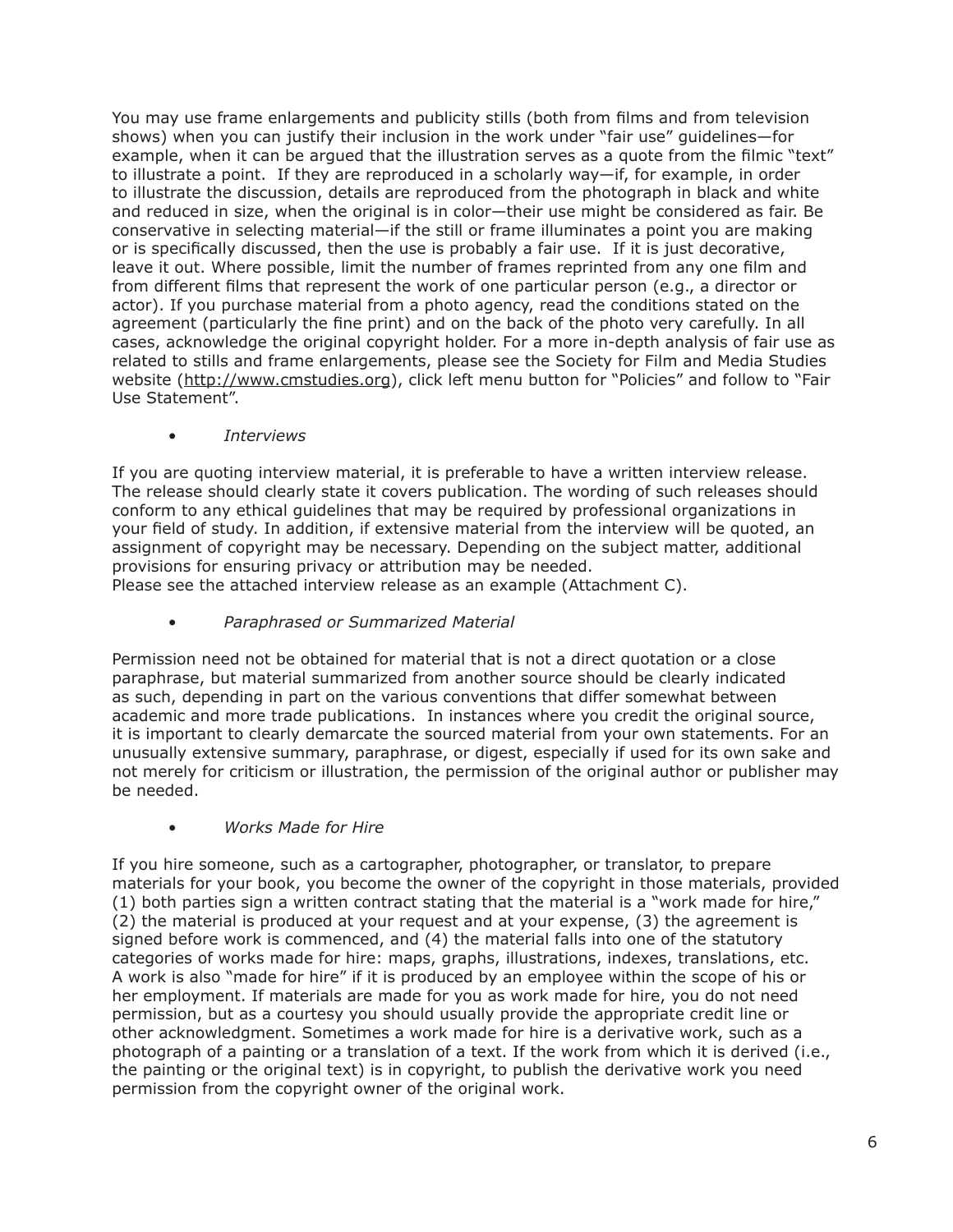### **7. Do I need to be concerned about libel or privacy issues in my manuscript?**

Avoiding libel or invasion of privacy is part of the author's responsibilities, covered by the author warranty and indemnification, and best addressed at the same stage that an author is assessing permission and copyright for his or her work. If your book contains any statement that might be grounds for a claim of invasion of privacy or a claim of libel, you may wish to seek legal advice and share that advice with your publisher, or provide supporting documentation to your publisher, such as newspaper articles or archival materials.

### **8. Where can I find more information and copyright resources?**

For additional information on copyright and permissions, there are many resources for information:

### **WEBSITES:**

• *Online Copyright Resources*

A complete version of this list is available at the AAUP website: http://aaupnet.org/aboutup/copyresources/

• *Basic Copyright Information*

"Copyright Guidelines" for the university press community prepared by William Strong for the University of Chicago Press and AAUP: http://www.press.uchicago.edu/Misc/Chicago/copy\_and\_perms.pdf

• *Public Domain*

Tools for calculating when U.S. works pass into the public domain: CHART: http://www.copyright.cornell.edu/training/Hirtle\_Public\_Domain.htm ALA PUBLIC DOMAIN SLIDERULE: http://librarycopyright.net/digitalslider/

• *U.S. Copyright Office*

U.S. government site providing information on U.S. copyright law, copyright registration, searching registration and renewal records, law and policy, FAQ, and links to other sites. http://www.copyright.gov

• *Copyright Renewal Records*

To search for copyright renewal records prior to 1978: http://collections.stanford.edu/copyrightrenewals/bin/page?forward=home

Another copyright renewal search tool is available through the Rutgers University School of Communication, Information, and Library Studies: http://www.scils.rutgers.edu/~lesk/copyrenew.html

• *Locating Authors and/or their Estates* WATCH File (Writers, Artists, and Their Copyright Holders)—Database of copyright holders whose archives are located in libraries and archives in North America and the United Kingdom:

http://tyler.hrc.utexas.edu/

Author's Registry—Resource for locating hard-to-find authors for permissions requests. Searchable by email inquiry: http://www.authorsregistry.org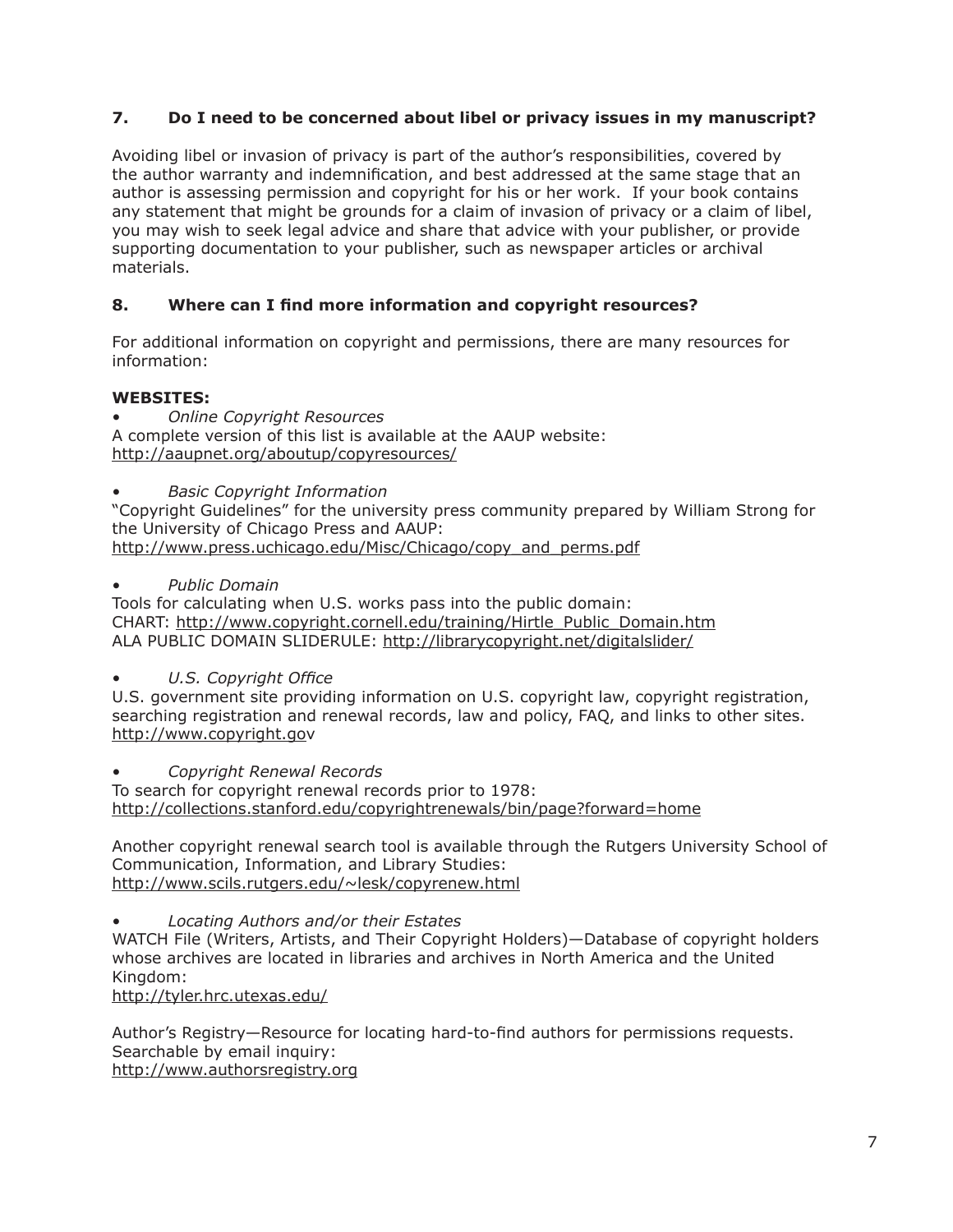### • *Locating Publishers that are Out of Business*

FOB: FIRMS OUT OF BUSINESS—To search for publishing firms, magazines, literary agencies and similar organizations which are no longer in existence: http://tyler.hrc.utexas.edu/fob.cfm

### **BOOKS:**

- THE CHICAGO MANUAL OF STYLE, 15th edition (2003)
- THE COPYRIGHT PERMISSION AND LIBEL HANDBOOK by Lloyd J. Jassin and Steven C. Schechter, John Wiley & Son (1998)
- THE COPYRIGHT BOOK by William S. Strong, MIT Press, 5th edition (1999)
- MLA STYLE HANDBOOK AND GUIDE TO SCHOLARLY PUBLISHING by Joseph Gibaldi, 2nd edition (1998)
- THE COPYRIGHT HANDBOOK: HOW TO PROTECT & USE WRITTEN WORKS by Stephen Fishman, NOLO, 8th Bk&Cdr edition (2005)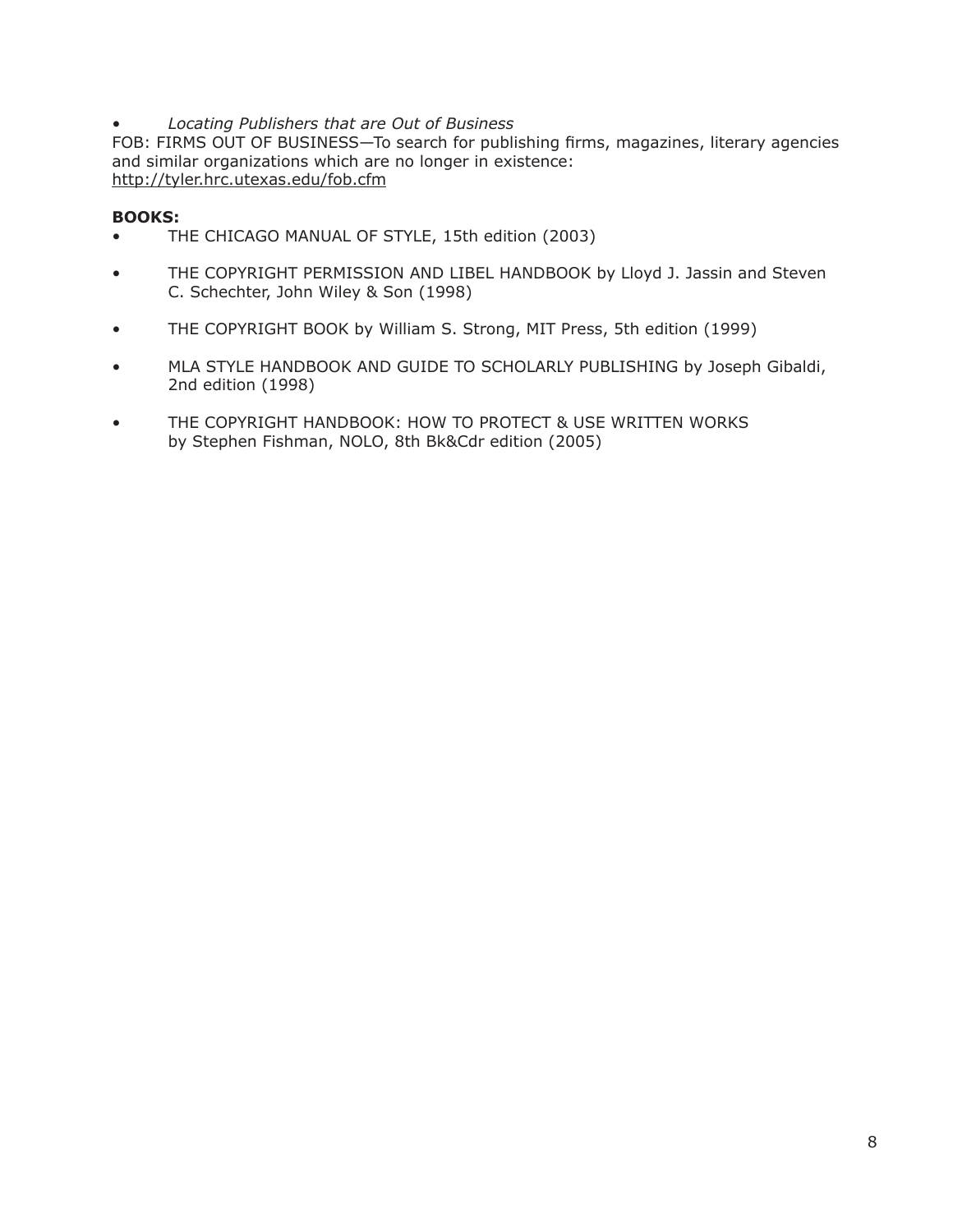### **ATTACHMENT A**

### **Sample Permission Request for Textual Material**

Dear ,

I am writing to request permission to reproduce, in a forthcoming scholarly publication, the following material that you have published:

[Author(s)/Editor(s)]: [Book/Journal]: Title and edition no. if applicable: Article Title: Volume and issue no. if applicable: Date of publication: Price: Pages as they appear in your publication: Other identifying information, and/or remarks:

If you do not control the rights in this material, please let me know who does.

This material will be reproduced without alteration, unless otherwise indicated below, in the following work I am [writing/editing], to be published by X University Press, described as the Press below:

Working title of book: Anticipated date of publication: Approximate number of words: Remarks:

Please note that this is a work of scholarship with a limited audience. To achieve broad dissemination of this work to scholars, we intend to use digital media in addition to print and languages beyond English. With that in mind, I request a non-exclusive license for the Press as follows:

- 1. **Territory:** Worldwide.
- 2. **Language(s):** English, plus the right to license translations of the book with your material included.
- 3. **Media:** Print; media for people with reading-disabilities; and any other print or digital medium in which the Press may decide to issue or license others to issue the book with your material.
- 4. **Revisions:** The forthcoming editions and all revised editions of the book.
- 5. **Assignees:** Assignable, but only as part of assignment of the book as a whole.

I will acknowledge the source of your material in accordance with scholarly norms. If you require any particular form of acknowledgment, please let me know.

In setting a fee for the permission I request, please bear in mind the scholarly nature of this project and the fact that the Press is a not-for-profit publisher. I would be truly grateful if you would waive the fee altogether.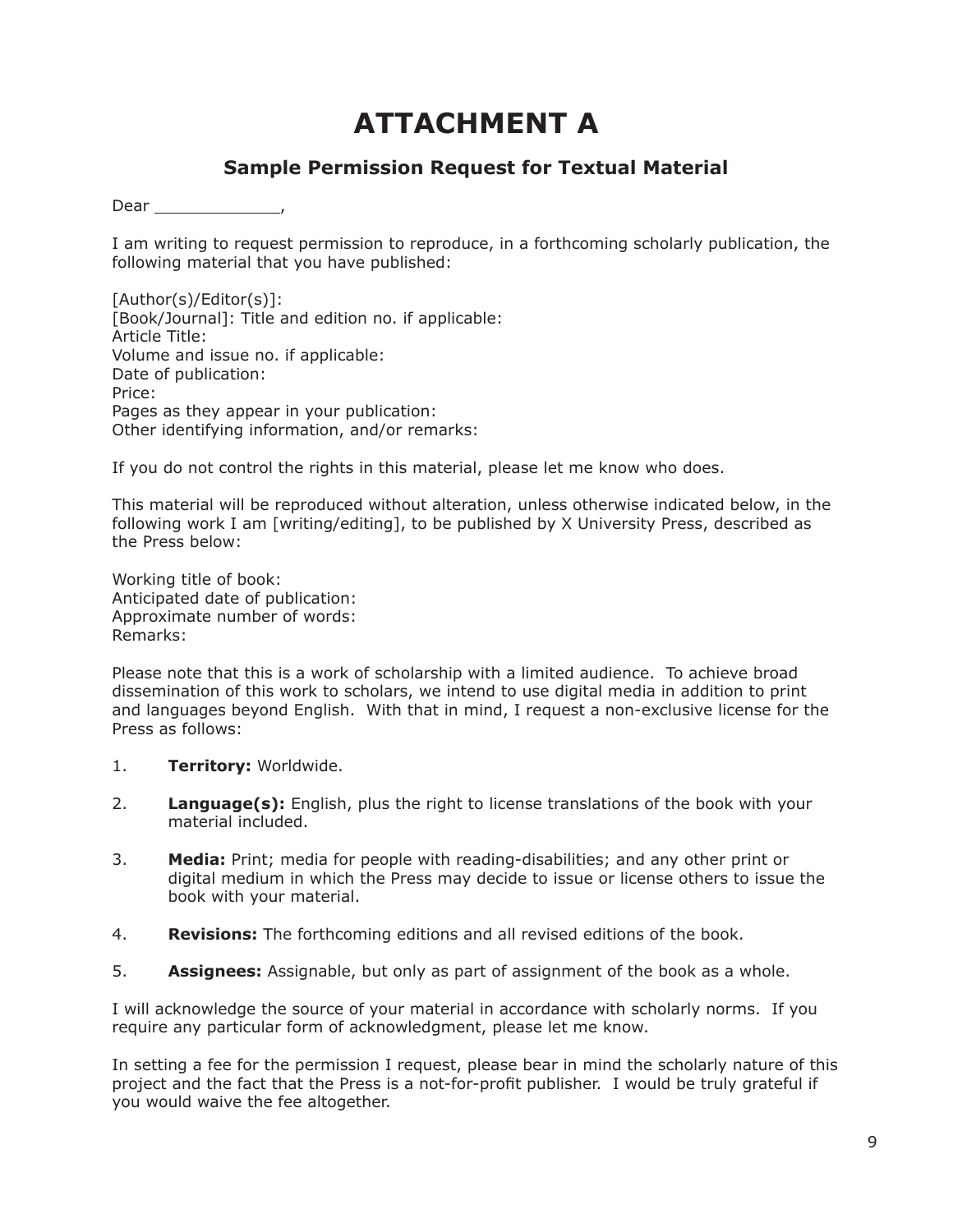Thank you for your consideration of this request. A duplicate copy of this letter is enclosed for your convenience.

Sincerely,

| PERMISSION GRANTED as stated above: |      |
|-------------------------------------|------|
| Signature                           | Date |
| <b>Printed Name</b>                 |      |
| Fee: Waived [or] \$                 |      |
| CREDIT LINE:                        |      |

*This permission request is based on the template created by William Strong as a supplement to the Copyright Guidelines, © 2005 by The University of Chicago.*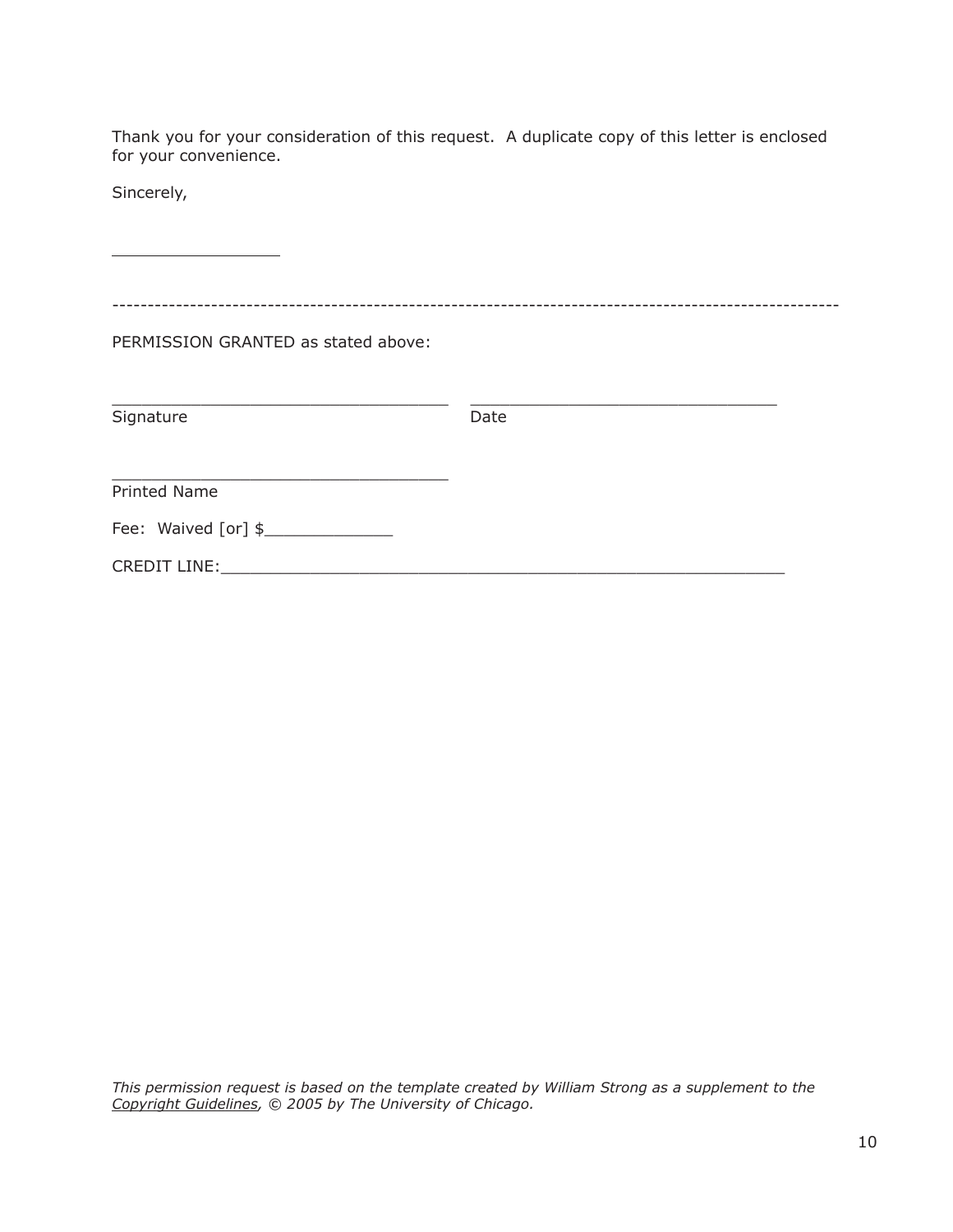## **ATTACHMENT B**

### **Sample Permission Request for Illustrations and Cover Art**

*Try to include a photocopy of the image you wish to reprint with your written request.*

Dear \_\_\_\_\_\_\_\_\_\_\_\_\_\_\_\_\_\_,

I am writing to request permission to reproduce the following image from your [museum/ collection/publication], and to request a photographic print/color transparency of it from which I can produce the image for my forthcoming book, to be published by X University Press, a non-profit scholarly publisher.

Title of image: Artist: Year:

My book, which is tentatively scheduled for publication in \_\_\_\_\_\_\_\_\_\_\_\_\_\_\_\_ [approximate season and year], will be approximately \_\_\_\_\_\_\_ pages, and has a print run of \_\_\_\_\_\_\_\_ and price of \$ \_\_\_\_\_\_\_\_\_. The image that I wish to reprint will ["appear within the book as a full page/half-page/quarter-page image" OR "be used for the cover and/or jacket design" OR "be used as both an internal illustration and for the cover and/or jacket design"]. It may also be required for advertising purposes.

Please note that this is a work of scholarship with a limited audience. To achieve broad dissemination of this work to scholars, we intend to use digital media in addition to print and languages beyond English. With that in mind, I request a non-exclusive license for the Press as follows:

- 1. **Territory:** Worldwide.
- 2. **Language(s):** English, plus the right to license translations of the book with your material included.
- 3. **Media:** Print; media for people with reading-disabilities; and any other print or digital medium in which the Press may decide to issue or license others to issue the book with your material.
- 4. **Revisions:** The forthcoming editions and all revised editions of the book.
- 5. **Assignees:** Assignable, but only as part of assignment of the book as a whole.

I will acknowledge the source of your material in accordance with scholarly norms. If you require any particular form of acknowledgment, please let me know.

In setting a fee for the permission I request, please bear in mind the scholarly nature of this project and the fact that the Press is a not-for-profit publisher. I would be truly grateful if you would waive the fee altogether.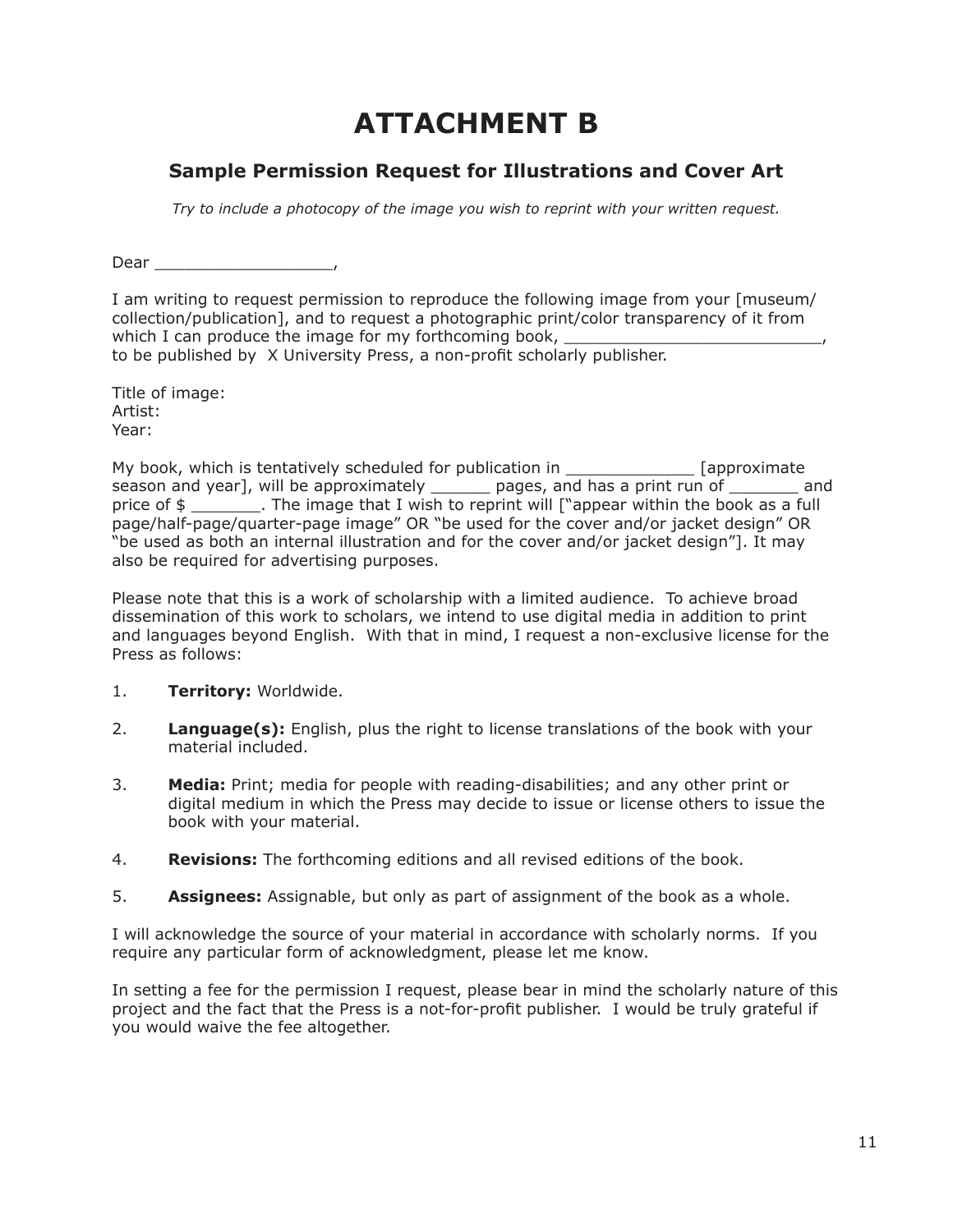Thank you for your consideration of this request. A duplicate copy of this letter is enclosed for your convenience.

Sincerely,

| PERMISSION GRANTED as stated above: |      |
|-------------------------------------|------|
|                                     |      |
| Signature                           | Date |
| <b>Printed Name</b>                 |      |
| Fee: Waived [or] \$                 |      |
| CREDIT LINE:                        |      |

*This permission request is based on the template created by William Strong as a supplement to the Copyright Guidelines, © 2005 by The University of Chicago.*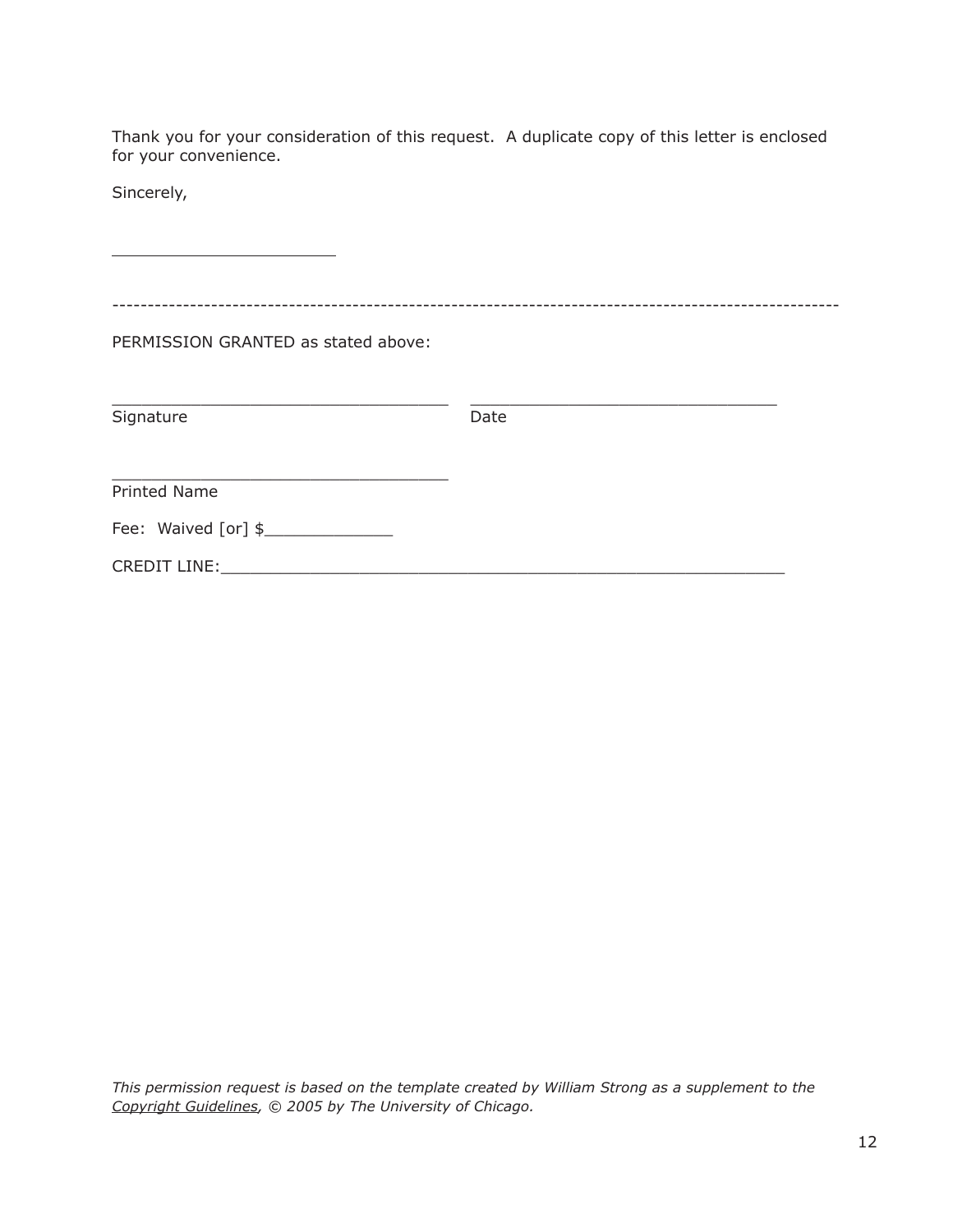### **ATTACHMENT C**

### **Sample Interview Release**

| I understand that                                  | (the Author) is preparing, |
|----------------------------------------------------|----------------------------|
| writing, and will publish a work on the subject of |                            |
| which is currently titled                          | (the Work).                |

In order to assist the Author in the preparation of the Work, I have agreed to be interviewed and to provide information and other materials to be used in connection with the Work, including my personal experiences, remarks, and recollections as well as any photographs and documents that I may choose to give to the Author (the Interview Materials).

I hereby grant and assign to the Author and his/her licensees, successors, and assigns the following rights in connection with the Interview Materials for use as part of the Work or any advertising, packaging, or promotional materials for the Work, in any and all editions, versions, and media, in perpetuity and throughout the world.

1. The right to quote or paraphrase all or any portion of the Interview Materials, and to generally use and publish the Interview Materials, including my experiences, recollections, incidents, remarks, dialogue, actions, and information, as well as any photographs and documents that I may give to the Author.

2. The right to use my name, image, and biographical data.

3. The right to develop, produce, distribute, advertise, promote, or otherwise exploit the Work as a book or any other Work in any manner that the Author or his/her assigns deems appropriate. I understand and acknowledge that the Author or his/her assigns will be the sole owner of all copyright and other rights in and to the Work.

In order to enable the Author to develop the Work in any manner that the Author may deem best, I hereby release and discharge the Author and his/her licensees, successors, and assigns, from any and all claims, demands, or causes of action that I may have against them by reason of anything contained in the Work, or any of the above uses, including any claims based on the right of privacy, the right of publicity, copyright, libel, defamation, or any other right.

In consideration of the foregoing, the Author has agreed to provide me with one free copy of the Work in its first edition upon publication. I acknowledge and agree that I am not entitled to receive any other form of payment from the Author and/or his/her licensees, successors, and assigns.

Agreed and confirmed:

\_\_\_\_\_\_\_\_\_\_\_\_\_\_\_\_\_\_\_\_\_\_\_\_\_\_\_\_\_\_\_\_\_\_\_\_\_

\_\_\_\_\_\_\_\_\_\_\_\_\_\_\_\_\_\_\_\_\_\_\_\_\_\_\_\_\_\_\_\_\_\_\_\_\_ date:\_\_\_\_\_\_\_\_\_\_\_\_\_

signature

name (print)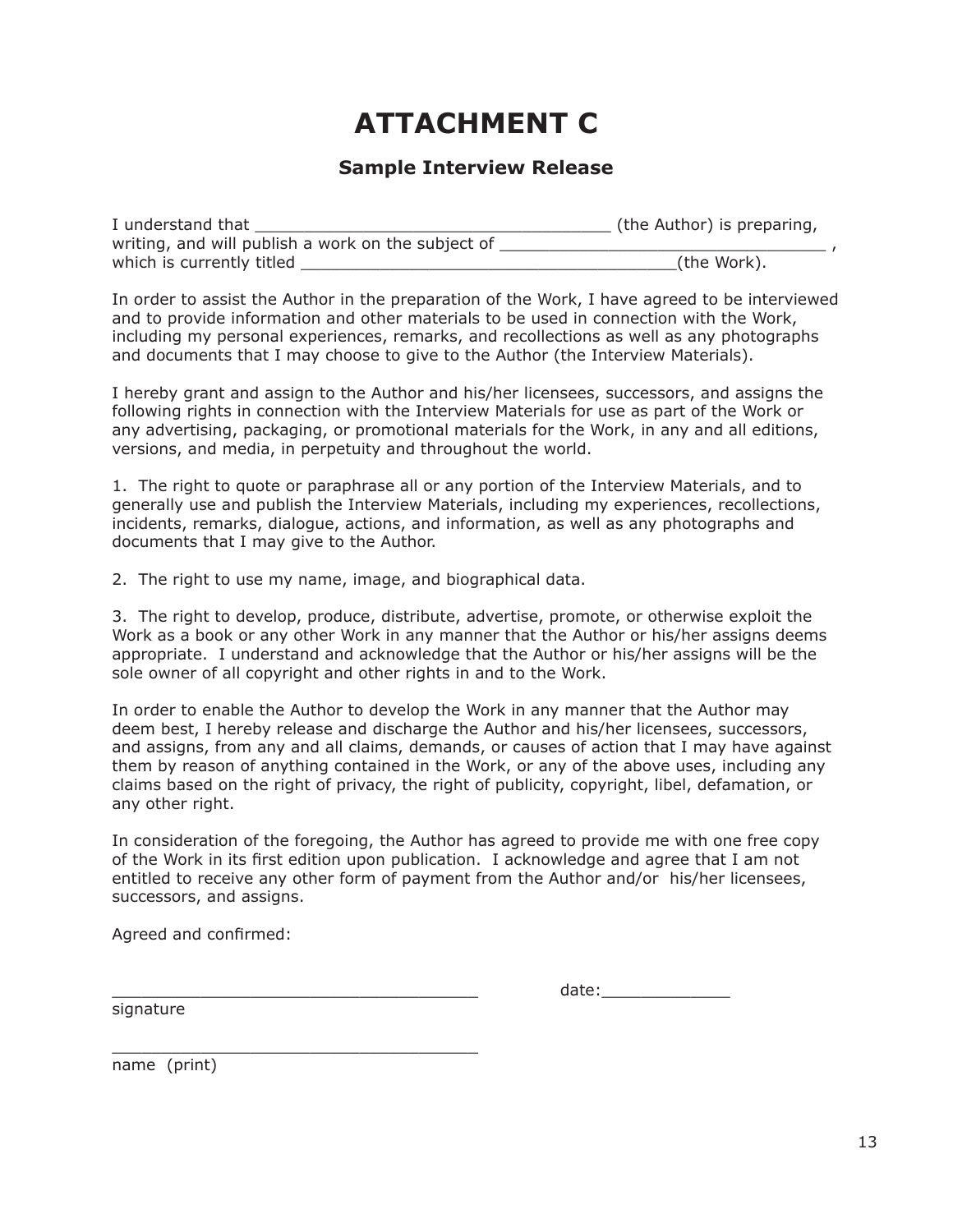### **ATTACHMENT D**

### **Public Domain Chart**

(http://www.copyright.cornell.edu/training/Hirtle\_Public\_Domain.htm)

### **Copyright Term and the Public Domain in the United States** 1 January 2008*<sup>1</sup>*

### **NEVER PUBLISHED, NEVER REGISTERED WORKS***<sup>2</sup>*

| <b>Type of Work</b>                                                                                   | <b>Copyright Term</b>                                                          | public domain in the<br><b>US as of 1 January</b><br>20083                         |
|-------------------------------------------------------------------------------------------------------|--------------------------------------------------------------------------------|------------------------------------------------------------------------------------|
| Unpublished works                                                                                     | Life of the author $+$ 70 years                                                | Works from authors who died<br>before 1938                                         |
| Unpublished anonymous<br>and pseudonymous works,<br>and works made for hire<br>(corporate authorship) | 120 years from date of creation                                                | Works created before 1888                                                          |
| Unpublished works created<br>before 1978 that were<br>published after 1977 but<br>before 2003         | Life of the author $+70$ years or<br>31 December 2047, whichever is<br>greater | Nothing. The soonest the<br>works can enter the public<br>domain is 1 January 2048 |
| Unpublished works created<br>before 1978 that were<br>published after 2002                            | Life of the author $+$ 70 years                                                | Works of authors who died<br>before 1938                                           |
| Unpublished works when<br>the death date of the<br>author is not known $4$                            | 120 years from date of creation <sup>5</sup>                                   | Works created before 1888 <sup>5</sup>                                             |

### **WORKS PUBLISHED IN THE US**

### *Date of Publication6  Conditions<sup>7</sup> Copyright Term<sup>3</sup>*

*What was in the* 

| Before 1923          | None                                                                               | In the public domain                                                                                                    |
|----------------------|------------------------------------------------------------------------------------|-------------------------------------------------------------------------------------------------------------------------|
| 1923 through 1977    | Published without a copyright notice In the public domain                          |                                                                                                                         |
| 1978 to 1 March 1989 | Published without notice, and<br>without subsequent registration<br>within 5 years | In the public domain                                                                                                    |
| 1978 to 1 March 1989 | Published without notice, but with<br>subsequent registration within 5<br>years    | 70 years after the death<br>of author, or if work of<br>corporate authorship, 95<br>years from publication <sup>3</sup> |
| 1923 through 1963    | Published with notice but copyright<br>was not renewed <sup>8</sup>                | In the public domain                                                                                                    |
| 1923 through 1963    | Published with notice and the<br>copyright was renewed <sup>8</sup>                | 95 years after publication<br>date                                                                                      |
| 1964 through 1977    | Published with notice                                                              | 95 years after publication<br>date                                                                                      |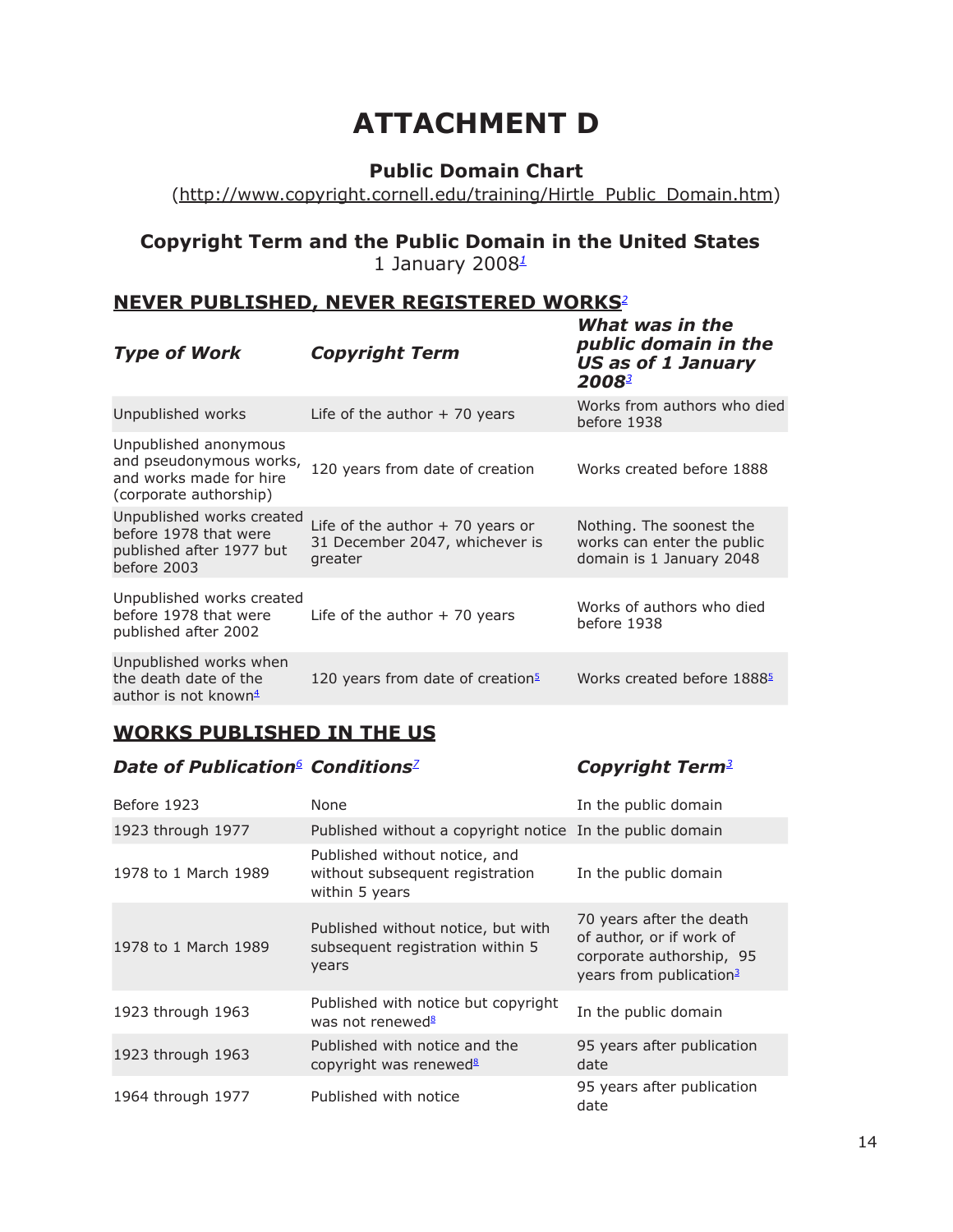| 1978 to 1 March 1989              | Created after 1977 and published<br>with notice                       | 70 years after death<br>of author, or if work of<br>corporate authorship, 95<br>years from publication |
|-----------------------------------|-----------------------------------------------------------------------|--------------------------------------------------------------------------------------------------------|
| 1978 to 1 March 1989              | Created before 1978 and first<br>published with notice in this period | The greater of the term<br>specified in the previous<br>entry or 31 December 2047                      |
| From 1 March 1989<br>through 2002 | Created after 1977                                                    | 70 years after death<br>of author, or if work of<br>corporate authorship, 95<br>years from publication |
| From 1 March 1989<br>through 2002 | Created before 1978 and first<br>published in this period             | The greater of the term<br>specified in the previous<br>entry or 31 December 2047                      |
| After 2002                        | None                                                                  | 70 years after death<br>of author, or if work of<br>corporate authorship, 95<br>years from publication |

### **WORKS PUBLISHED OUTSIDE THE U.S. by Foreign Nationals or U.S. Citizens Living Abroad**<sup>9</sup>

(Includes works published both in the U.S. and abroad by foreign authors)

| <b>Date of Publication Conditions</b> |                                                                                                                                                                               | <b>Copyright Term in</b><br>the United States         |
|---------------------------------------|-------------------------------------------------------------------------------------------------------------------------------------------------------------------------------|-------------------------------------------------------|
| Before 1923                           | <b>None</b>                                                                                                                                                                   | In the public domain                                  |
|                                       | <b>Works Published Abroad Before 1978.00</b>                                                                                                                                  |                                                       |
| 1923 through 1977                     | Published in compliance with all US<br>formalities (i.e., notice, renewal) $\frac{11}{2}$                                                                                     | 95 years after publication<br>date                    |
| 1923 through 1977                     | Published without compliance with<br>US formalities, and in the public<br>domain in its home country as of<br>1 January 1996                                                  | In the public domain                                  |
| 1923 through 1977                     | Solely published abroad, without<br>compliance with US formalities or<br>republication in the US, and not<br>in the public domain in its home<br>country as of 1 January 1996 | 95 years after publication<br>date                    |
| 1923 through 1977                     | Published in the US less than 30<br>days after publication abroad                                                                                                             | Use the US publication chart<br>to determine duration |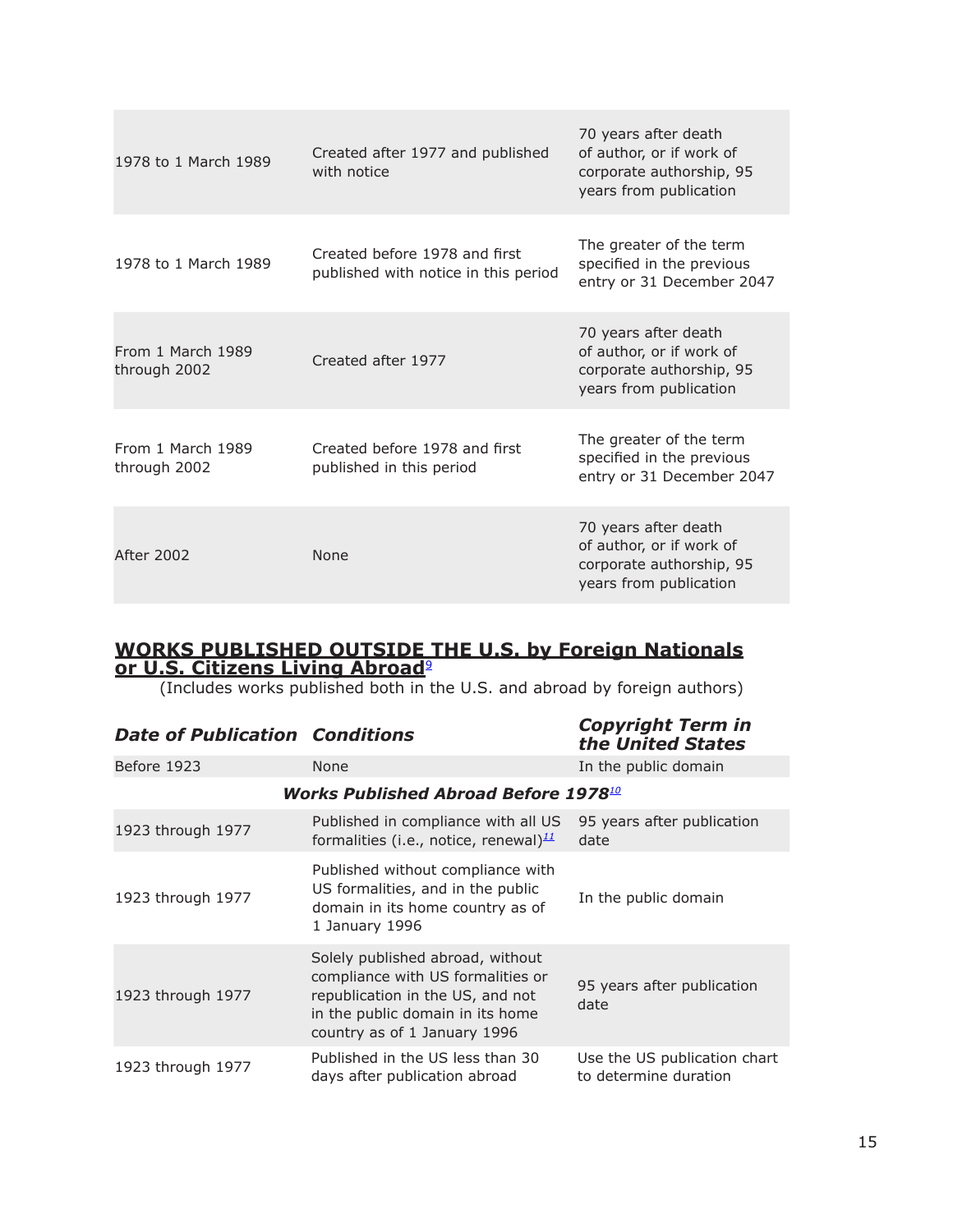| 1923 through 1977        | Published in the US more than<br>30 days after publication abroad,<br>without compliance with US<br>formalities and not in the public<br>domain in its home country as of<br>1 January 1996                                                                           | 95 years after publication<br>date                                                                          |
|--------------------------|-----------------------------------------------------------------------------------------------------------------------------------------------------------------------------------------------------------------------------------------------------------------------|-------------------------------------------------------------------------------------------------------------|
|                          | <b>Works Published Abroad After 1 January 1978</b>                                                                                                                                                                                                                    |                                                                                                             |
| After 1 January 1978     | Published without copyright notice,<br>and in the public domain in its home In the public domain<br>country as of 1 January 1996                                                                                                                                      |                                                                                                             |
| After 1 January 1978     | Published either with or without<br>copyright notice, and not in the<br>public domain in its home country<br>as of 1 January 1996                                                                                                                                     | 70 years after death<br>of author, or if work of<br>corporate authorship, 95<br>years from publicatio       |
|                          | <b>Special Cases</b>                                                                                                                                                                                                                                                  |                                                                                                             |
| 1 July 1909 through 1978 | In Alaska, Arizona, Caifornia,<br>Hawaii, Idaho, Montana, Nevada,<br>Oregn, Washington, Guam, and the<br>Northern Mariana Islands ONLY.<br>Published in a language other than<br>English, and without subsequent<br>republication with copyright notice <sup>12</sup> | The same as for an<br>unpublished work                                                                      |
| Anytime                  | Created by a resident of<br>Afghanistan, Eritrea, Ethiopia, Iran,<br>Iraq, San Marino, and published in<br>one of these countries <sup>13</sup>                                                                                                                       | Not protected by US<br>copyright law because they<br>are not party to international<br>copyright agreements |
| Anytime                  | Works whose copyright was once<br>owned or administered by the Alien<br>Property Custodian, and whose<br>copyright, if restored, would as of<br>January 1, 1996, be owned by a<br>government <sup>14</sup>                                                            | Not protected by US<br>copyright law                                                                        |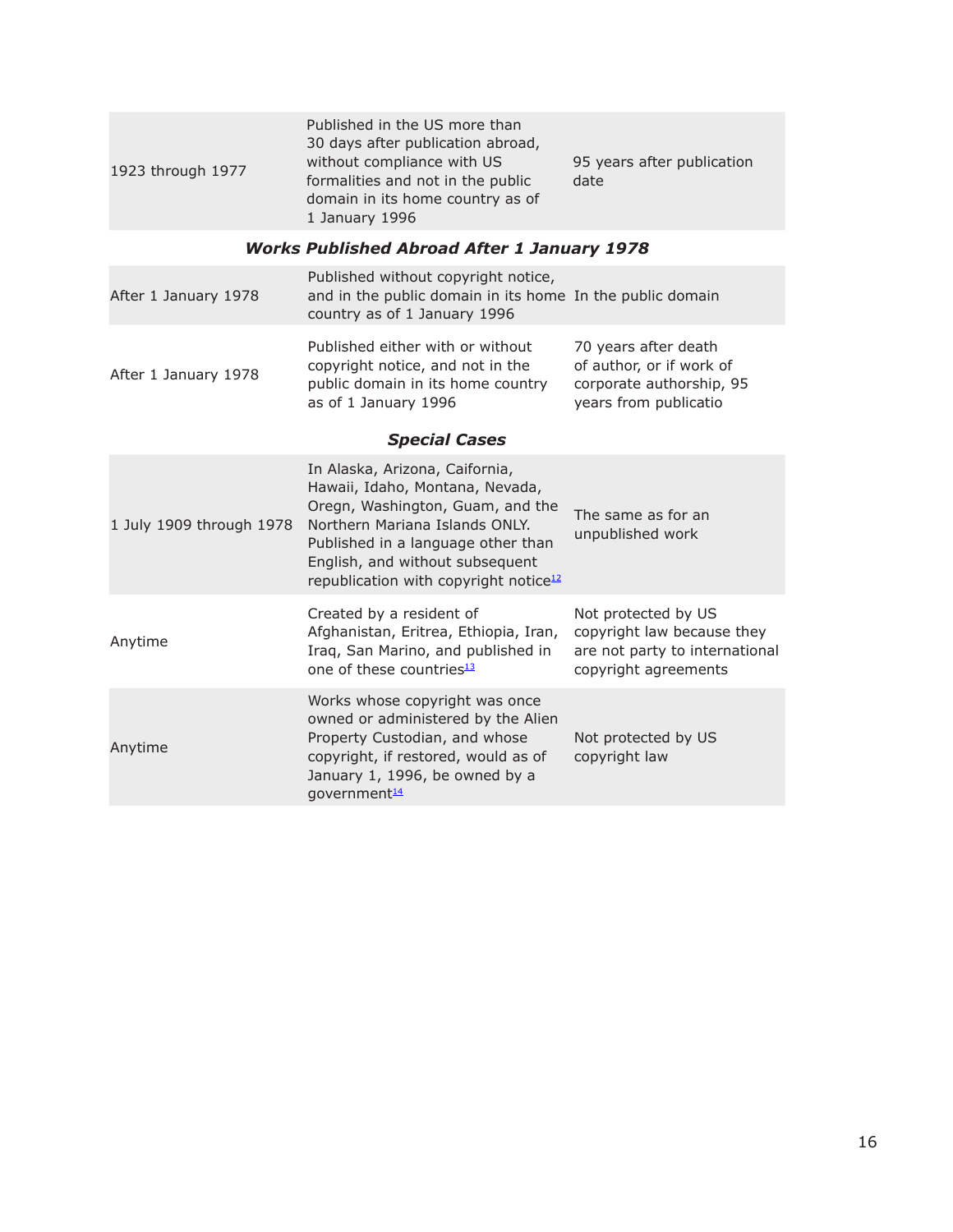### **SOUND RECORDINGS**

(Note: The following information applies only to the sound recording itself, and not to any copyrights in underlying compositions or texts.)

| Date of Fixation/<br><b>Publication</b>          | <b>Conditions</b>                                                                                                                                                                   | <b>What was in the Public</b><br><b>Domain in the US as of</b><br>1 January 20083                                                                                                |  |
|--------------------------------------------------|-------------------------------------------------------------------------------------------------------------------------------------------------------------------------------------|----------------------------------------------------------------------------------------------------------------------------------------------------------------------------------|--|
|                                                  | <b>Unpublished Sound Recordings, Domestic and Foreign</b>                                                                                                                           |                                                                                                                                                                                  |  |
| Prior to 15 Feb. 1972                            | Indeterminate                                                                                                                                                                       | Subject to state common law<br>protection, enters the public<br>domain on 15 Feb. 2067                                                                                           |  |
| After 15 Feb. 1972                               | Life of the author $+70$ years.<br>For unpublished anonymous<br>and pseudonymous works and<br>works made for hire (corporate<br>authorship), 120 years from the<br>date of fixation | Nothing, the soonest<br>anything enters the public<br>domain is 15 Feb. 2067                                                                                                     |  |
|                                                  | <b>Sound Recordings Published in the US</b>                                                                                                                                         |                                                                                                                                                                                  |  |
| Fixed Prior to<br>15 Feb. 1972                   | None                                                                                                                                                                                | Subject to state statutory<br>and/or common law<br>protection, fully enters public<br>domain on 15 Feb. 2067                                                                     |  |
| 15 Feb. 1972 to 1978                             | Published without notice (i.e., $\Theta$ ,<br>year of publication, and name of<br>copyright owner) <sup>15</sup>                                                                    | In the public domain                                                                                                                                                             |  |
| 15 Feb. 1972 to 1978                             | Published with notice                                                                                                                                                               | 95 years from publication,<br>2068 at the earliest                                                                                                                               |  |
| 1978 to 1 March 1989                             | Published without notice, and<br>without subsequent registration                                                                                                                    | In the public domain                                                                                                                                                             |  |
| 1978 to 1 March 1989                             | Published with notice                                                                                                                                                               | 70 years after death<br>of author, or if work of<br>corporate authorship, the<br>shorter of 95 years from<br>publication, or 120 years<br>from creation. 2049 at the<br>earliest |  |
| After 1 March 1989                               | None                                                                                                                                                                                | 70 years after death<br>of author, or if work of<br>corporate authorship, the<br>shorter of 95 years from<br>publication, or 120 years<br>from creation. 2049 at the<br>earliest |  |
| <b>Sound Recordings Published Outside the US</b> |                                                                                                                                                                                     |                                                                                                                                                                                  |  |
| Prior to 1923                                    | None                                                                                                                                                                                | Subject to state statutory<br>and/or common law<br>protection, fully enters public<br>domain on 15 Feb. 2067                                                                     |  |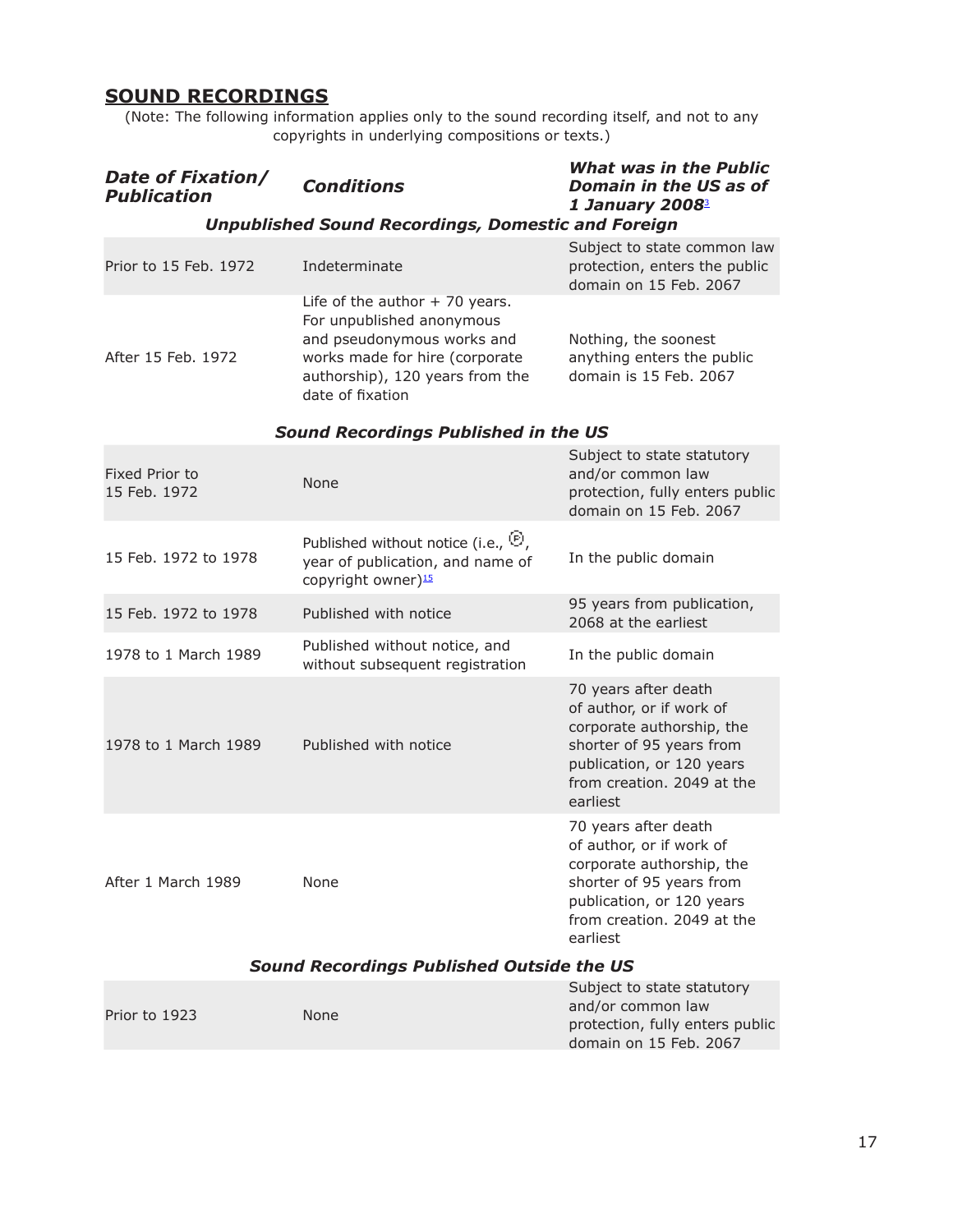| 1923 to 1 March 1989 | In the public domain in its home<br>country as of 1 January 1996 or<br>there was US publication within<br>30 days of foreign publication                                                                                                  | Subject to state common<br>law protection, enters public<br>domain on 15 Feb. 2067                                                                     |  |
|----------------------|-------------------------------------------------------------------------------------------------------------------------------------------------------------------------------------------------------------------------------------------|--------------------------------------------------------------------------------------------------------------------------------------------------------|--|
| 1923 to 15 Feb. 1972 | Not in the public domain in its home<br>country as of 1 January 1996. At<br>least one author of the work was<br>not a US citizen or was living<br>abroad, and there was no US<br>publication within 30 days of the<br>foreign publication | Enters public domain on 15<br>Feb. 2067                                                                                                                |  |
| 15 Feb. 1972 to 1978 | Not in the public domain in its home<br>country as of 1 January 1996. At<br>least one author of the work was<br>not a US citizen or was living<br>abroad, and there was no US<br>publication within 30 days of the<br>foreign publication | 95 years from date of<br>publication. 2068 at the<br>earliest                                                                                          |  |
| 1978 to 1 March 1989 | Not in the public domain in its home<br>country as of 1 January 1996. At<br>least one author of the work was<br>not a US citizen or was living<br>abroad, and there was no US<br>publication within 30 days of the<br>foreign publication | 70 years after death<br>of author, or if work of<br>corporate authorship, the<br>shorter of 95 years from<br>publication or 120 years from<br>creation |  |
| After 1 March 1989   | None                                                                                                                                                                                                                                      | 70 years after death<br>of author, or if work of<br>corporate authorship, the<br>shorter of 95 years from<br>publication or 120 years from<br>creation |  |
| <b>Special Cases</b> |                                                                                                                                                                                                                                           |                                                                                                                                                        |  |
| Fixed at any time    | Created by a resident of<br>Afghanistan, Eritrea, Ethiopia, Iran,<br>Iraq, San Marino, and published in<br>one of these countries <sup>13</sup>                                                                                           | Not protected by US<br>copyright law because they<br>are not party to international<br>copyright agreements                                            |  |
| Fixed prior to 1996  | Works whose copyright was once<br>owned or administered by the Alien<br>Property Custodian, and whose<br>copyright, if restored, would as of<br>January 1, 1996, be owned by a<br>government <sup>14</sup>                                | Not protected by US<br>copyright law                                                                                                                   |  |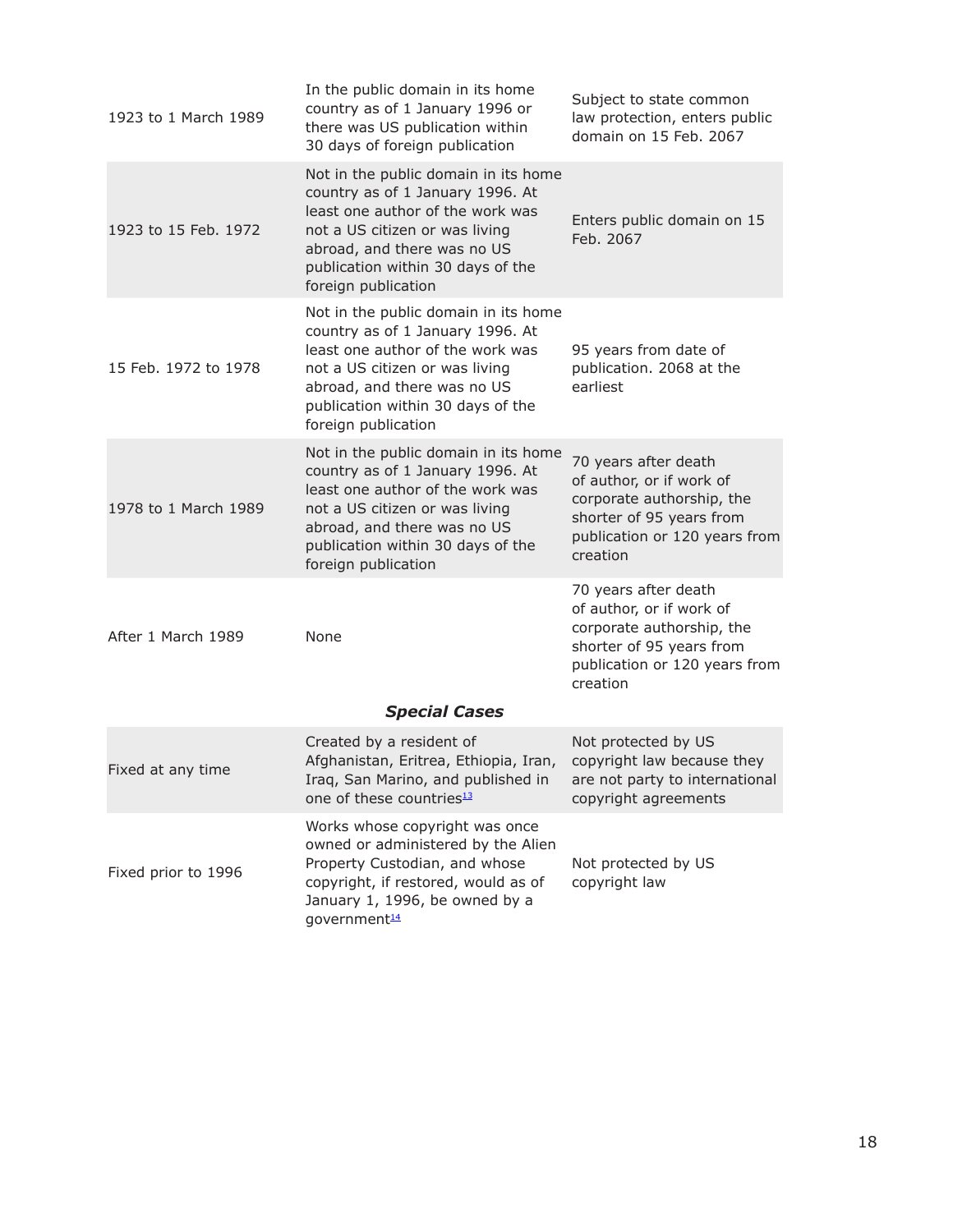### **ARCHITECTURAL WORKS**<sup>16</sup>

(Note: Architectural plans and drawings may also be protected as textual/graphics works)

| <b>Date of Design</b> | <b>Date of Construction</b>                          | <b>Copyright Status</b>                                                                                                                                                                         |
|-----------------------|------------------------------------------------------|-------------------------------------------------------------------------------------------------------------------------------------------------------------------------------------------------|
| Prior to 1 Dec. 1990  | Not constructed by 31 Dec. 2002                      | Protected only as plans or<br>drawings                                                                                                                                                          |
| Prior to 1 Dec. 1990  | Constructed by 1 Dec. 1990                           | Protected only as plans or<br>drawings                                                                                                                                                          |
| Prior to 1 Dec. 1990  | Constructed between 30 Nov. 1990<br>and 31 Dec. 2002 | Building is protected for 70<br>years after death of author,<br>or if work of corporate<br>authorship, the shorter of 95<br>years from publication, or<br>120 years from creation $12$          |
| From 1 Dec. 1990      | Immaterial                                           | Building is protected for 70<br>years after death of author,<br>or if work of corporate<br>authorship, the shorter of 95<br>years from publication, or<br>120 years from creation <sup>12</sup> |

<sup>1</sup> This chart was first published in Peter B. Hirtle, "Recent Changes To The Copyright Law: Copyright Term Extension," Archival Outlook, January/February 1999. This version is current as of 1 January 2008. The most recent version is found at http://www.copyright.cornell.edu/public\_domain/. The chart is based in part on Laura N. Gasaway's chart, "When Works Pass Into the Public Domain," at http://www.unc.edu/~unclng/public-d.htm, and similar charts found in Marie C. Malaro, *A Legal Primer On Managing Museum Collections* (Washington, D.C.: Smithsonian Institution Press, 1998): 155-156. A useful copyright duration chart by Mary Minow, organized by year, is found at http://www.librarylaw.com/DigitizationTable.htm. A "flow chart" for copyright duration is found at http://www.bromsun.com/practices/copyright-portfolio-development/flowchart.htm. See also Library of Congress Copyright Office. Circular 15a, *Duration of Copyright: Provisions of the Law Dealing with the Length of Copyright Protection* (Washington, D.C.: Library of Congress, 2004) http://www.copyright.gov/circs/circ15a.pdf.

<sup>2</sup> Treat unpublished works registered for copyright prior to 1978 as if they had been published in the US (though note that the only formality that applied was the requirement to renew copyright after 28 years). Unpublished works registered for copyright since 1978 can be considered as if they were an "Unpublished, Unregistered Work."

<sup>3</sup> All terms of copyright run through the end of the calendar year in which they would otherwise expire, so a work enters the public domain on the first of the year following the expiration of its copyright term. For example, a book published on 15 March 1923 will enter the public domain on 1 January 2019, not 16 March 2018 (1923+95=2018).

4 Unpublished works when the death date of the author is not known may still be copyrighted after 120 years, but certification from the Copyright Office that it has no record to indicate whether the person is living or died less than 70 years before is a complete defense to any action for infringement. See 17 U.S.C. § 302(e).

5 Presumption as to the author's death requires a certified report from the Copyright Office that its records disclose nothing to indicate that the author of the work is living or died less than seventy years before.

6 "Publication" was not explicitly defined in the Copyright Law before 1976, but the 1909 Act indirectly indicated that publication was when copies of the first authorized edition were placed on sale, sold, or publicly distributed by the proprietor of the copyright or under his authority.

7 Not all published works are copyrighted. Works prepared by an officer or employee of the United States Government as part of that person's official duties receive no copyright protection in the US. For much of the twentieth century, certain formalities had to followed to secure copyright protection. For example, some books had to be printed in the United States to receive copyright protection, and failure to deposit copies of works with the Register of Copyright could result in the loss of copyright. The requirements that copies include a formal notice of copyright and that the copyright be renewed after twenty eight years were the most common conditions, and are specified in the chart.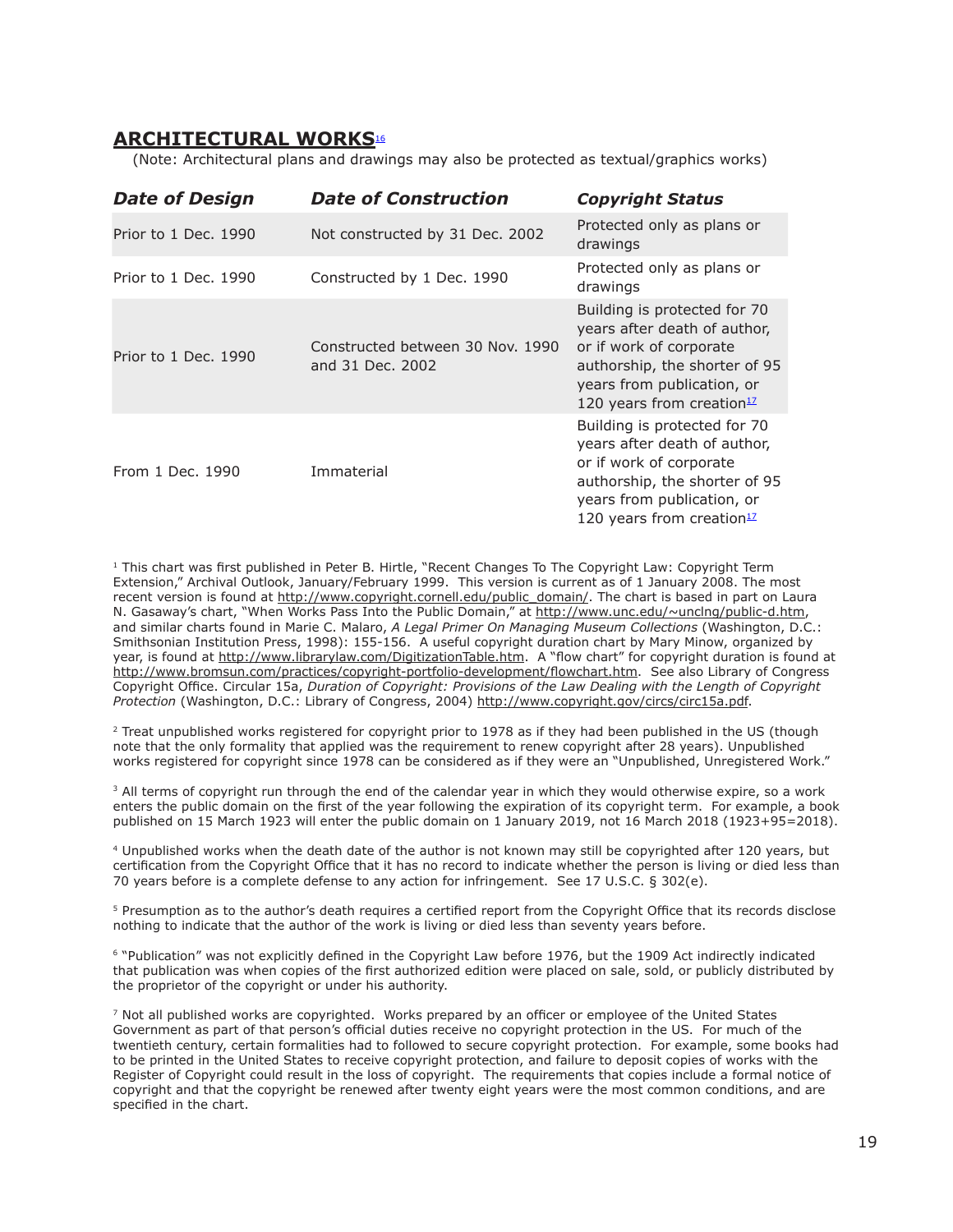<sup>8</sup> A 1961 Copyright Office study found that fewer than 15% of all registered copyrights were renewed. For books, the figure was even lower: 7%. See Barbara Ringer, "Study No. 31: Renewal of Copyright" (1960), reprinted in Library of Congress Copyright Office. *Copyright law revision: Studies prepared for the Subcommittee on Patents, Trademarks, and Copyrights of the Committee on the Judiciary, United States Senate, Eighty-sixth Congress, first [-second] session*. (Washington: U. S. Govt. Print. Off, 1961), p. 220. A good guide to investigating the copyright and renewal status of published work is Samuel Demas and Jennie L. Brogdon, "Determining Copyright Status for Preservation and Access: Defining Reasonable Effort," *Library Resources and Technical Services* 41:4 (October, 1997): 323-334. See also Library of Congress Copyright Office, How to investigate the copyright status of a work. Circular 22. [Washington, D.C.: Library of Congress, Copyright Office, 2004]. The Online Books Page FAQ, especially "How Can I Tell Whether a Book Can Go Online?" and "How Can I Tell Whether a Copyright Was Renewed?", is also very helpful.

9 The following section on foreign publications draws extensively on Stephen Fishman, *The Public Domain: How to Find Copyright-free Writings, Music, Art & Mor*e. (Berkeley: Nolo.com, 2004). It applies to works first published abroad and not subsequently published in the US within 30 days of the original foreign publication. Works that were simultaneously published abroad and in the US are treated as if they are American publications.

 $10$  Foreign works published after 1923 are likely to be still under copyright in the US because of the Uruguay Round Agreements Act (URAA) modifying the General Agreement on Tariffs and Trade (GATT). The URAA restored copyright in foreign works that as of 1 January 1996 had fallen into the public domain in the US because of a failure to comply with US formalities. One of the authors of the work had to be a non-US citizen or resident, the work could not have been published in the US within 30 days after its publication abroad, and the work needed to still be in copyright in the country of publication. Such works have a copyright term equivalent to that of an American work that had followed all of the formalities. For more information, see Library of Congress Copyright Office, Highlights of Copyright Amendments Contained in the Uruguay Round Agreements Act (URAA). Circular 38b. [Washington, D.C.: Library of Congress, Copyright Office, 2004].

<sup>11</sup> US formalities include the requirement that a formal notice of copyright be included in the work; registration, renewal, and deposit of copies in the Copyright Office; and the manufacture of the work in the US.

12 The differing dates is a product of the question of controversial *Twin Books v. Walt Disney Co.* decision by the 9th Circuit Court of Appeals in 1996. The question at issue is the copyright status of a work only published in a foreign language outside of the United States and without a copyright notice. It had long been assumed that failure to comply with US formalities placed these works in the public domain in the US and, as such, were subject to copyright restoration under URAA (see note 10). The court in *Twin Books*, however, concluded "publication without a copyright notice in a foreign country did not put the work in the public domain in the United States." According to the court, these foreign publications were in effect "unpublished" in the US, and hence have the same copyright term as unpublished works. The decision has been harshly criticized in *Nimmer on Copyright*, the leading treatise on copyright, as being incompatible with previous decisions and the intent of Congress when it restored foreign copyrights. The Copyright Office as well ignores the *Twin Books* decision in its circular on restored copyrights. Nevertheless, the decision is currently applicable in all of the 9th Judicial Circuit (Alaska, Arizona, California, Hawaii, Idaho, Montana, Nevada, Oregon, Washington, and Guam and the Northern Mariana Islands), and it may apply in the rest of the country.

<sup>13</sup> See Library of Congress Copyright Office, International Copyright Relations of the United States. Circular 38a. [Washington, D.C.: Library of Congress, Copyright Office, 2004].

<sup>14</sup> See 63 Fed. Reg.19,287 (1998), Library of Congress Copyright Office, Copyright Restoration of Works in Accordance With the Uruguay Round Agreements Act; List Identifying Copyrights Restored Under the Uruguay Round Agreements Act for Which Notices of Intent To Enforce Restored Copyrights Were Filed in the Copyright Office.

 $15$  Copyright notice requirements for sound recordings are spelled out in the Copyright Office's Circular 3, "Copyright Notice," available at http://www.copyright.gov/circs/circ03.html. Here is the exact text:

The copyright notice for phonorecords embodying a sound recording is different from that for other works. Sound recordings are defined as "works that result from the fixation of a series of musical, spoken or other sounds, but not including the sounds accompanying a motion<br>picture or other audiovisual work." Copyright in a sound recording protects the par unauthorized reproduction, revision, and distribution. This copyright is distinct from copyright of the musical, literary, or dramatic work that may be recorded on the phonorecord. Phonorecords may be records (such as LPs and 45s), audio tapes, cassettes, or disks. The notice should contain the following three elements appearing together on the phonorecord:

2. The year of first publication of the sound recording; and

3. The name of the owner of copyright in the sound recording, or an abbreviation by which the name can be recognized, or a generally known<br>alternative designation of the owner. If the producer of the sound recording is nam name appears in conjunction with the notice, the producer's name shall be considered a part of the notice.

4. Example:  $\overline{E}$  2004 X.Y.Z. Records, Inc.

<sup>1.</sup> The symbol  $\overline{\Theta}$ ; and